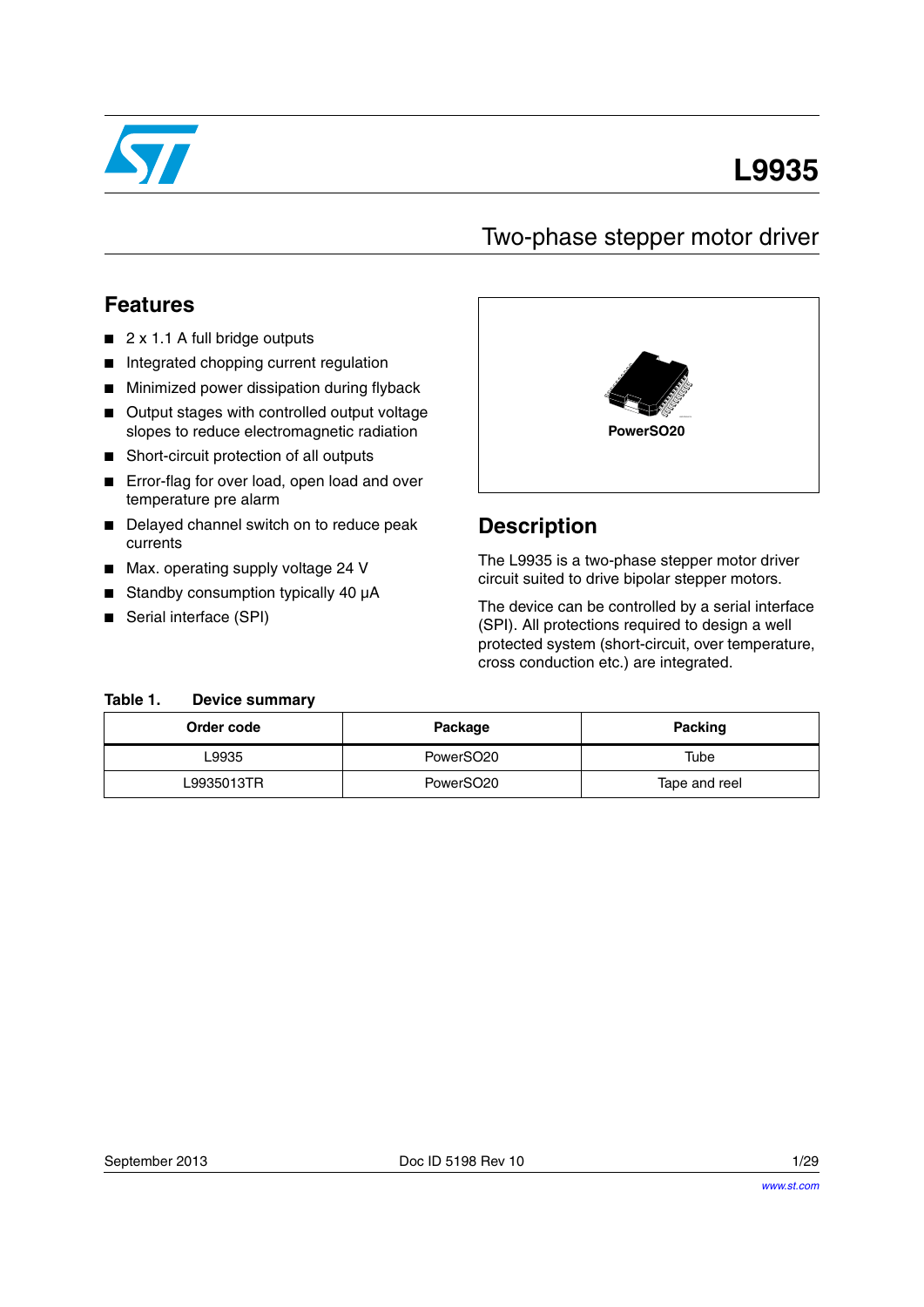# **Contents**

| $\mathbf{1}$   |      |                                                              |  |  |  |
|----------------|------|--------------------------------------------------------------|--|--|--|
| $\overline{2}$ |      |                                                              |  |  |  |
| 3              |      |                                                              |  |  |  |
|                | 3.1  |                                                              |  |  |  |
|                | 3.2  |                                                              |  |  |  |
|                | 3.3  |                                                              |  |  |  |
| 4              |      |                                                              |  |  |  |
| 5              |      |                                                              |  |  |  |
|                | 5.1  |                                                              |  |  |  |
|                | 5.2  |                                                              |  |  |  |
|                |      | 5.2.1                                                        |  |  |  |
|                |      | 5.2.2                                                        |  |  |  |
|                |      | 5.2.3                                                        |  |  |  |
|                |      | 5.2.4                                                        |  |  |  |
|                |      | 5.2.5                                                        |  |  |  |
|                | 5.3  |                                                              |  |  |  |
|                | 5.4  | Short from an output to the supply voltage V <sub>S</sub> 15 |  |  |  |
|                | 5.5  |                                                              |  |  |  |
|                | 5.6  |                                                              |  |  |  |
|                | 5.7  |                                                              |  |  |  |
|                | 5.8  |                                                              |  |  |  |
|                | 5.9  |                                                              |  |  |  |
|                | 5.10 |                                                              |  |  |  |
|                |      | 5.10.1                                                       |  |  |  |
|                | 5.11 |                                                              |  |  |  |
|                |      | 5.11.1                                                       |  |  |  |
|                | 5.12 |                                                              |  |  |  |
|                | 5.13 |                                                              |  |  |  |
|                |      | 5.13.1                                                       |  |  |  |
|                |      |                                                              |  |  |  |

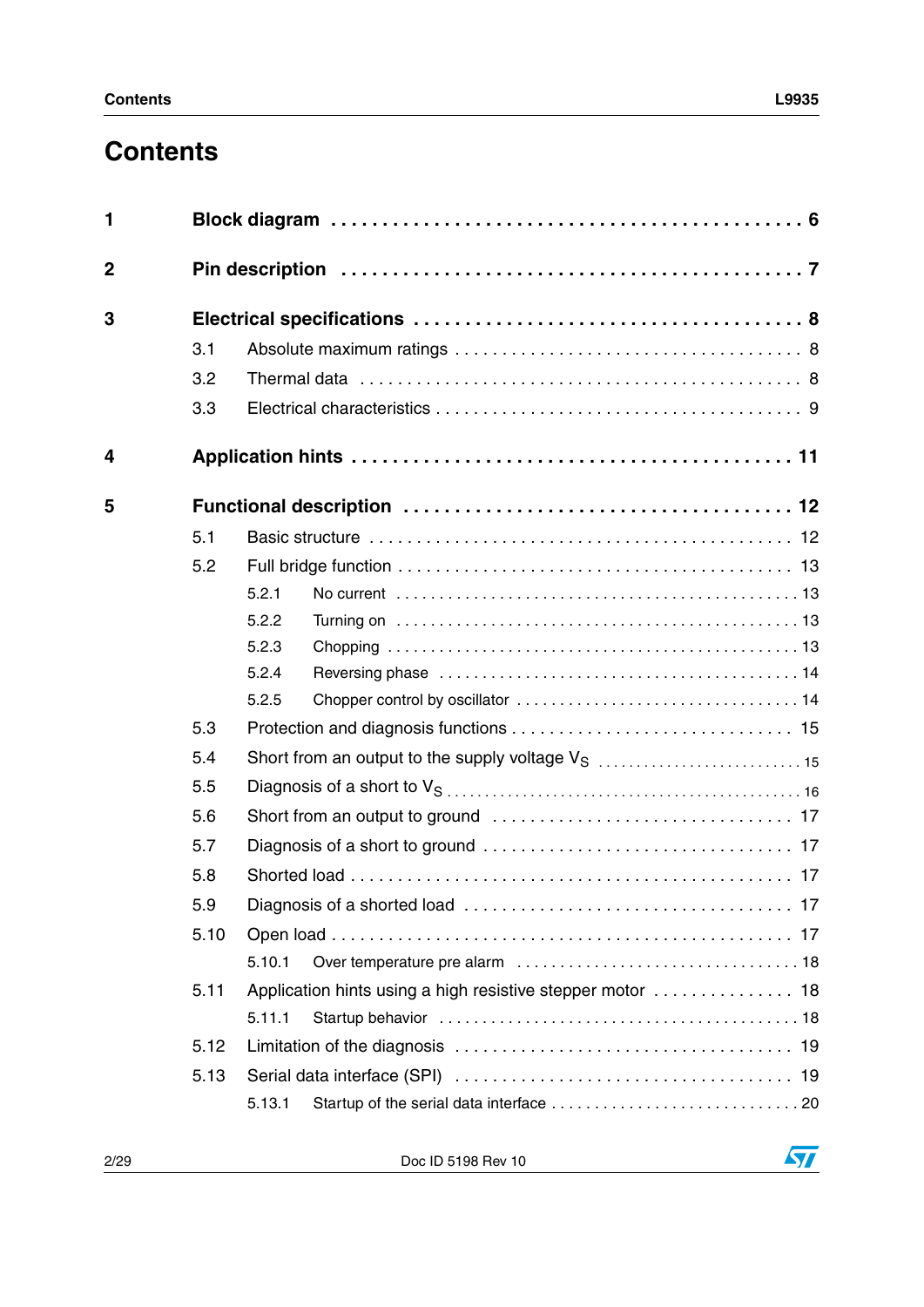| $\overline{7}$ |      |                                                        |  |
|----------------|------|--------------------------------------------------------|--|
| 6              |      |                                                        |  |
|                |      | 5.17 Electromagnetic emission classification (EME)  25 |  |
|                | 5.16 |                                                        |  |
|                | 5.15 |                                                        |  |
|                |      | 5.14 Test condition for all propagation times  21      |  |

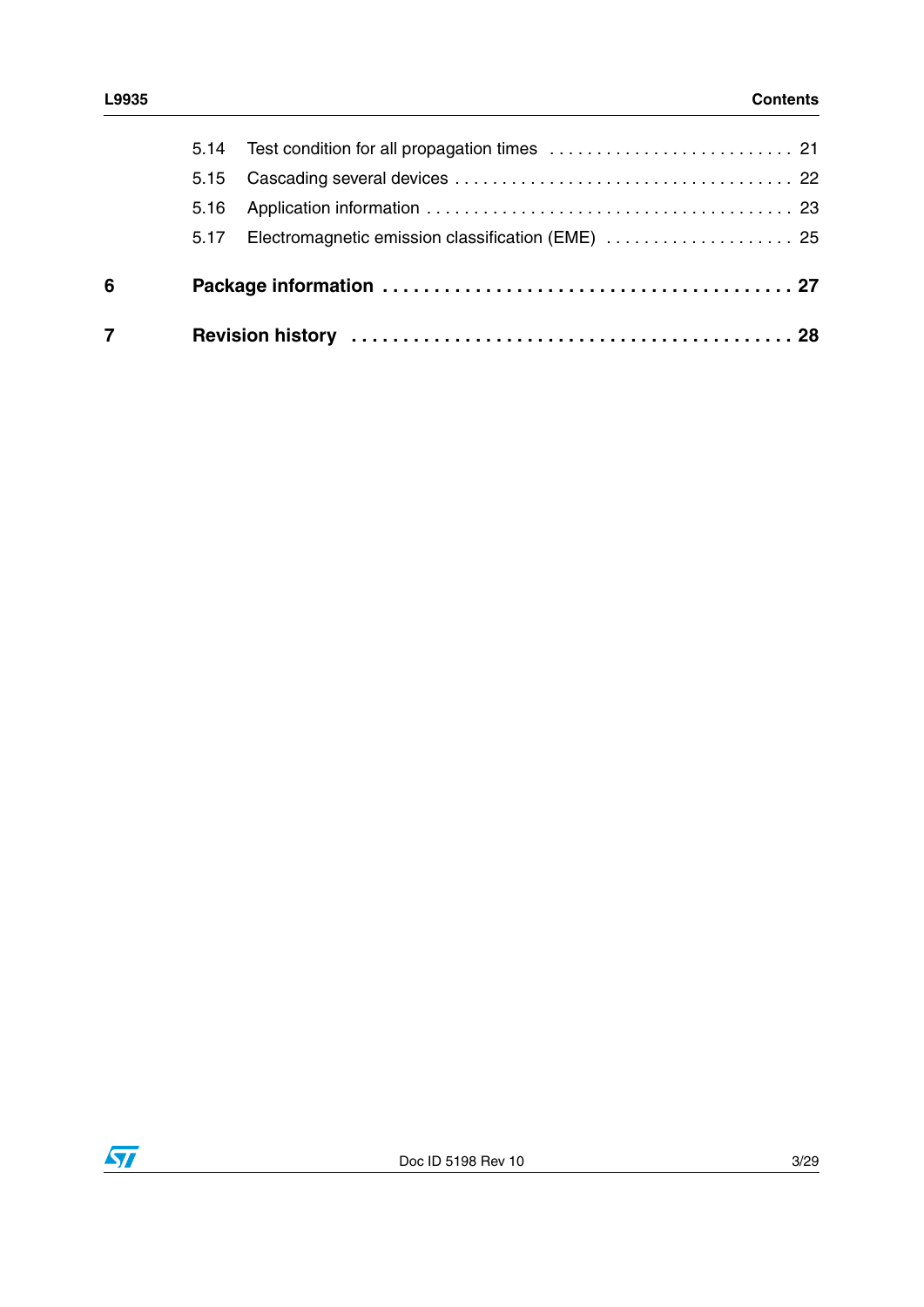| Table 1.  |                                                            |  |
|-----------|------------------------------------------------------------|--|
| Table 2.  |                                                            |  |
| Table 3.  |                                                            |  |
| Table 4.  |                                                            |  |
| Table 5.  |                                                            |  |
| Table 6.  |                                                            |  |
| Table 7.  |                                                            |  |
| Table 8.  |                                                            |  |
| Table 9.  |                                                            |  |
| Table 10. |                                                            |  |
| Table 11. | Half step mode control sequences and diagnosis response 24 |  |
| Table 12. |                                                            |  |
| Table 13. |                                                            |  |
|           |                                                            |  |

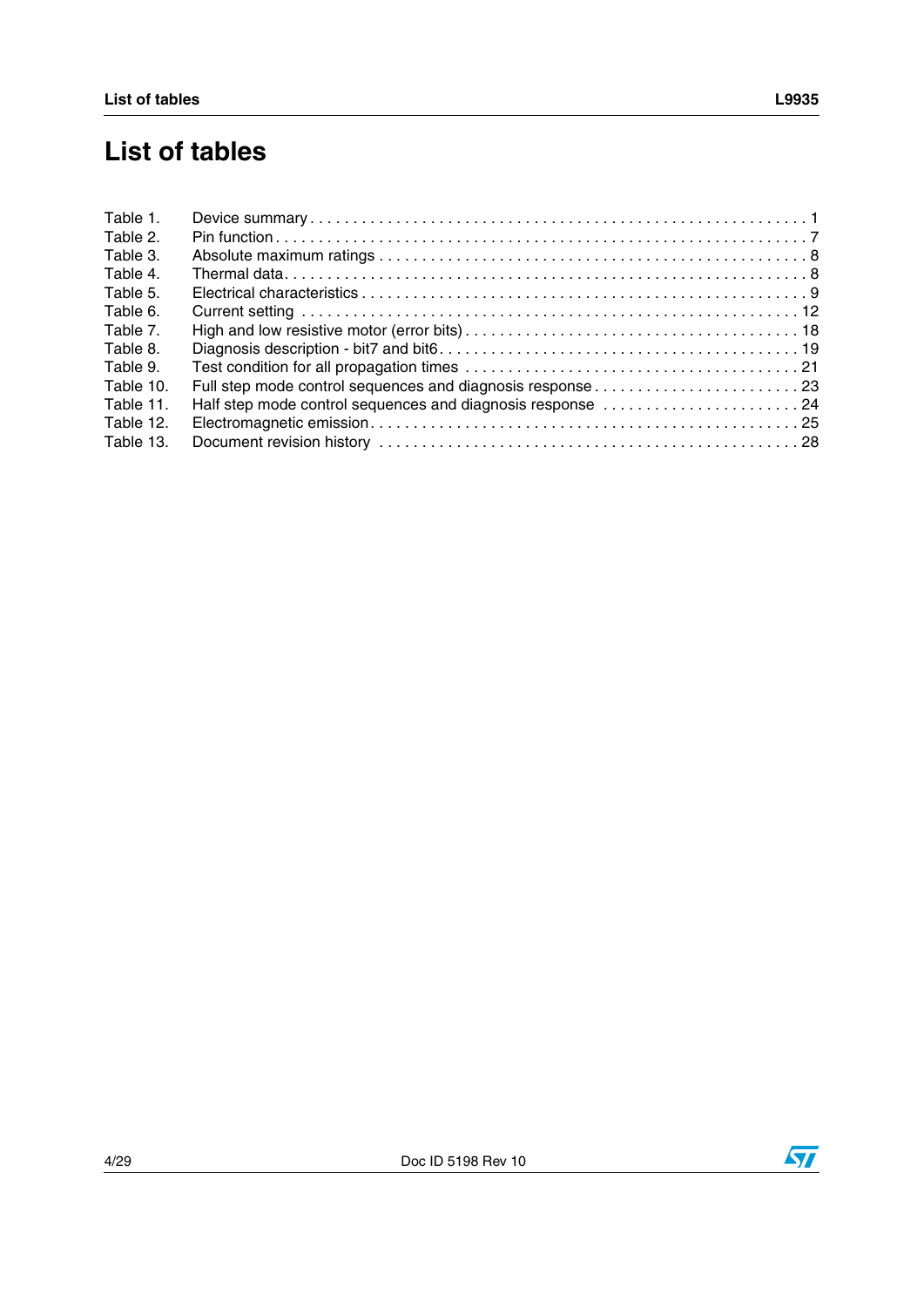# **List of figures**

| Figure 1.  |                                                                                    |  |
|------------|------------------------------------------------------------------------------------|--|
| Figure 2.  |                                                                                    |  |
| Figure 3.  |                                                                                    |  |
| Figure 4.  |                                                                                    |  |
| Figure 5.  |                                                                                    |  |
| Figure 6.  |                                                                                    |  |
| Figure 7.  |                                                                                    |  |
| Figure 8.  | Normal PWM current versus short circuit current and detection of short to $V_S$ 16 |  |
| Figure 9.  |                                                                                    |  |
| Figure 10. |                                                                                    |  |
| Figure 11. |                                                                                    |  |
| Figure 12. |                                                                                    |  |
| Figure 13. |                                                                                    |  |
| Figure 14. |                                                                                    |  |
| Figure 15. | PowerSO20 mechanical data and package dimensions  27                               |  |

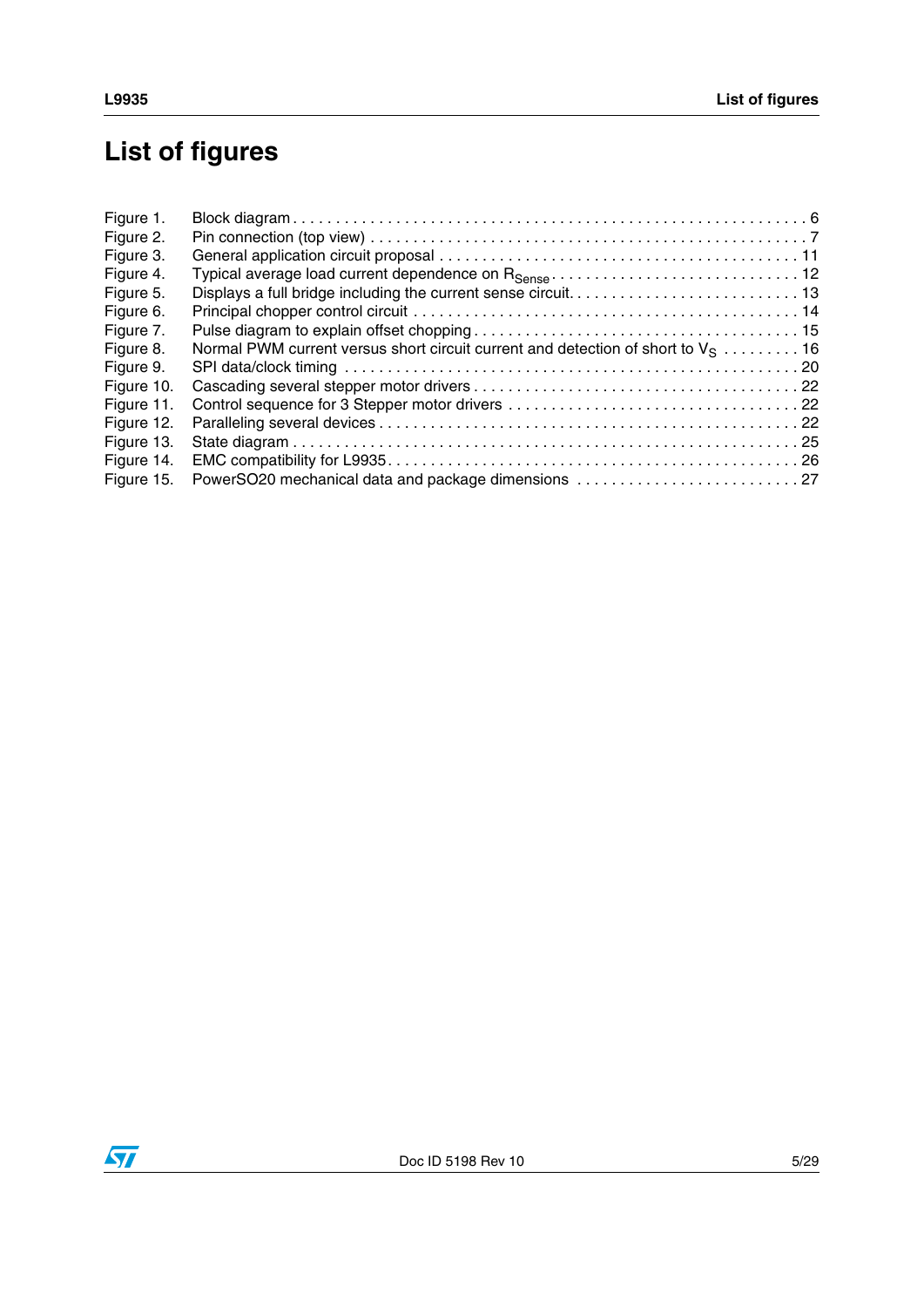#### <span id="page-5-0"></span>**Block diagram**  $\mathbf{1}$



<span id="page-5-1"></span>

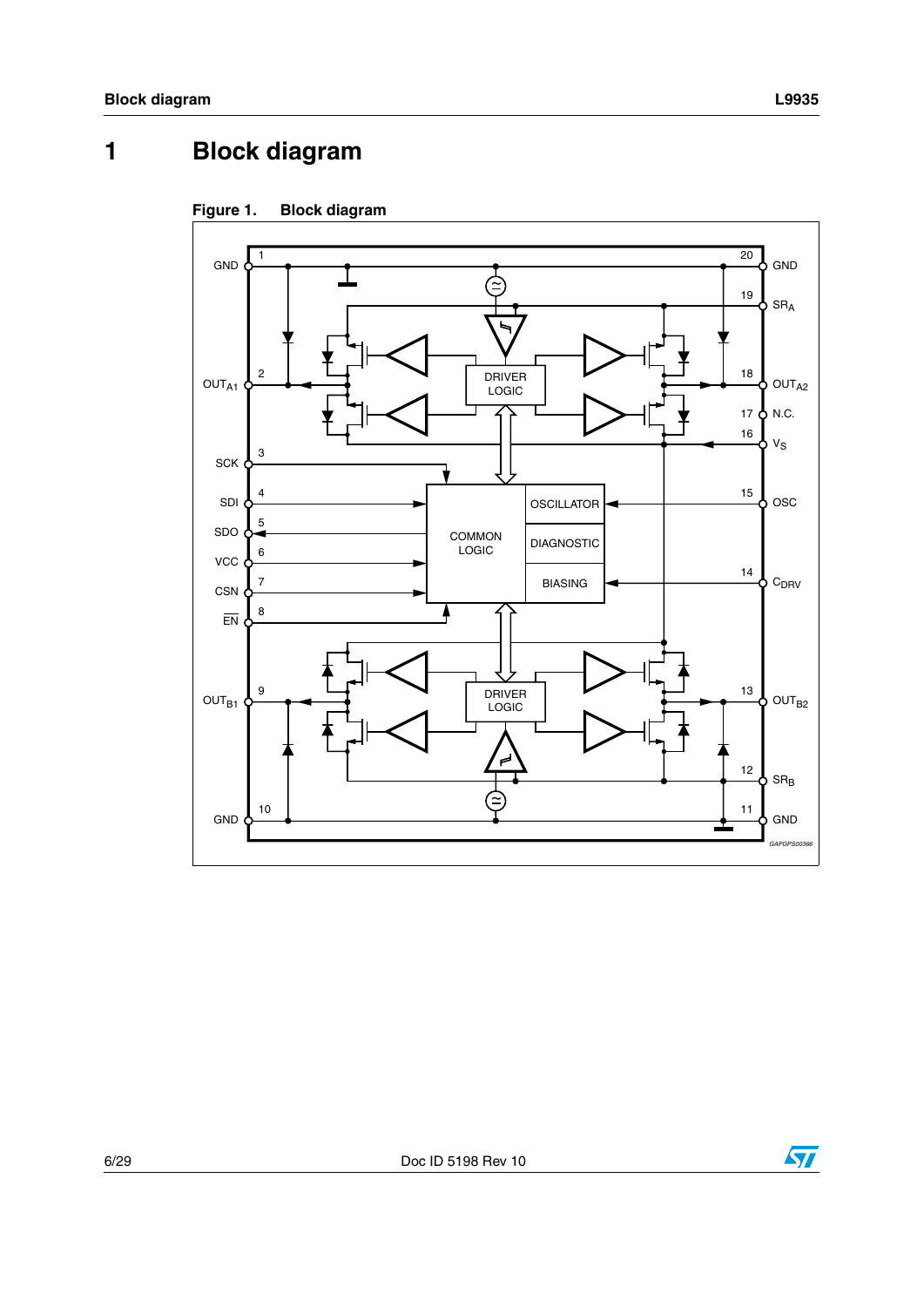# <span id="page-6-0"></span>**2 Pin description**

#### <span id="page-6-2"></span>**Figure 2. Pin connection (top view)**



#### <span id="page-6-1"></span>Table 2. **Pin function**

| Pin No         | <b>Name</b>       | <b>Description</b>                                                                |
|----------------|-------------------|-----------------------------------------------------------------------------------|
| 1,10,11,20     | <b>GND</b>        | Ground. (All ground pins are internally connected to the frame of the<br>device). |
| 2              | OUT <sub>A1</sub> | Output1 of full bridge 1                                                          |
| 3              | <b>SCK</b>        | Clock for serial interface (SPI)                                                  |
| 4              | <b>SDI</b>        | Serial data input                                                                 |
| 5              | <b>SDO</b>        | Serial data output                                                                |
| 6              | <b>VCC</b>        | 5V logic supply voltage                                                           |
| $\overline{7}$ | <b>CSN</b>        | Chip select (Low active)                                                          |
| 8              | <b>EN</b>         | Enable (Low active)                                                               |
| 9              | OUT <sub>B1</sub> | Output1of full bridge 2                                                           |
| 12             | $SR_B$            | Current sense resistor of the chopper regulator for OUTB                          |
| 13             | OUT <sub>B2</sub> | Output 2 of full bridge 2                                                         |
| 14             | $C_{DRV}$         | Charge pump buffer capacitor                                                      |
| 15             | <b>OSC</b>        | Oscillator capacitor or external clock                                            |
| 16             | $V_S$             | Supply voltage                                                                    |
| 17             | <b>NC</b>         | Not connected                                                                     |
| 18             | OUT <sub>A2</sub> | Output of full bridge 1                                                           |
| 19             | SR <sub>A</sub>   | Current sense resistor of the chopper regulator for OUTA                          |

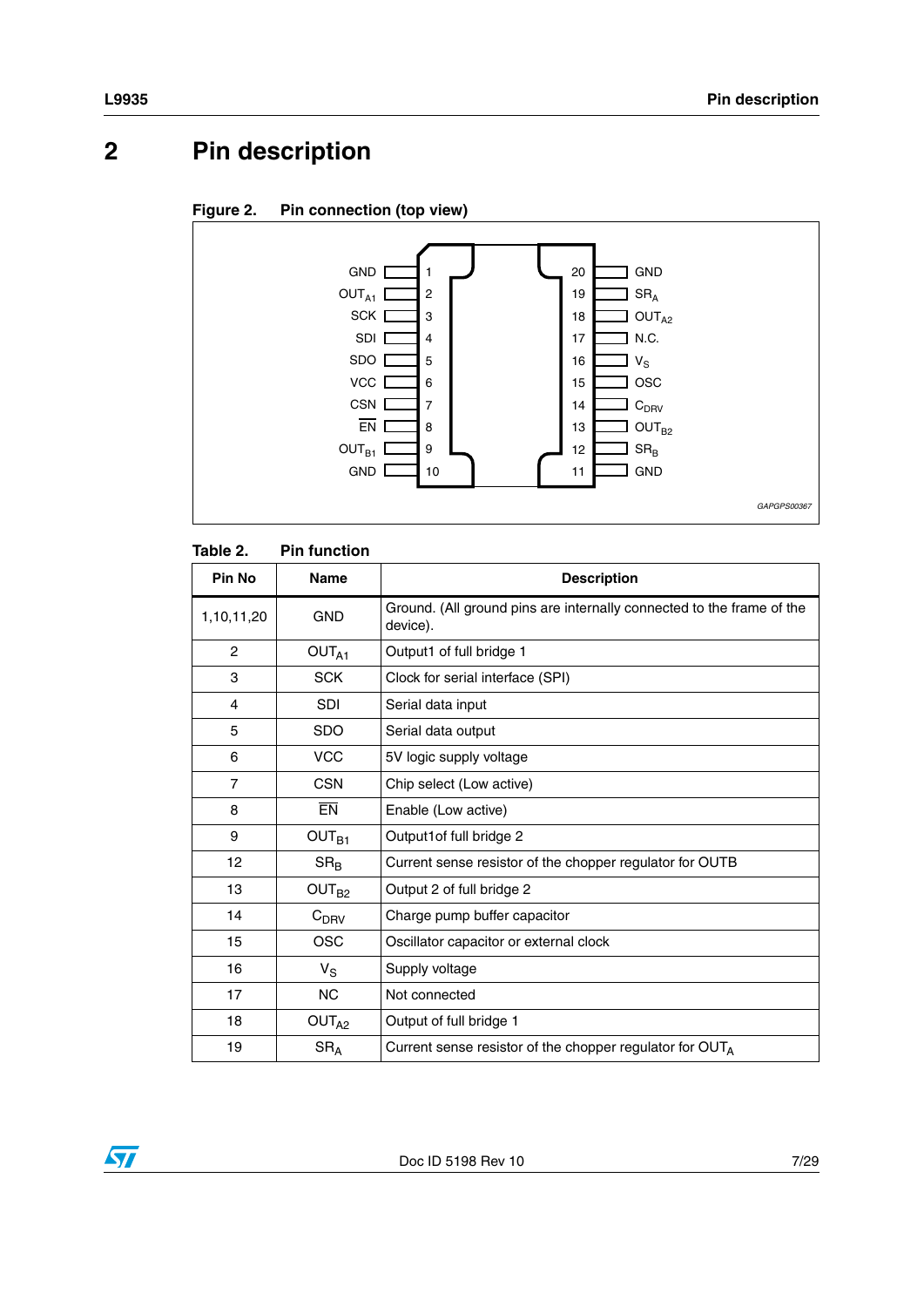# <span id="page-7-0"></span>**3 Electrical specifications**

## <span id="page-7-1"></span>**3.1 Absolute maximum ratings**

<span id="page-7-3"></span>

| Table 3. | Absolute maximum ratings |  |
|----------|--------------------------|--|
|          |                          |  |

| <b>Symbol</b>                                                 | <b>Parameter</b>                        | Value                                                                       | Unit   |
|---------------------------------------------------------------|-----------------------------------------|-----------------------------------------------------------------------------|--------|
| $V_S$                                                         | DC supply voltage                       | $-0.3$ to 35                                                                | v      |
| V <sub>SPulsed</sub>                                          | Pulsed supply voltage $T < 400$ ms      | $-0.3$ to 40                                                                | v      |
| $V_{\text{OUT (Ai/Bi)}}$                                      | Output voltages                         | internally clamped to $V_S$<br>or GND depending on the<br>current direction |        |
| <b>I</b> OUT (Ai/Bi)                                          | DC output currents                      | ±1.2                                                                        | A      |
|                                                               | Peak output currents $(T/tp \ge 10)$    | $+2.5$                                                                      | A      |
| V <sub>SRA/SRB</sub>                                          | Sense resistor voltages                 | $-0.3$ to 6.2                                                               | $\vee$ |
| $V_{CC}$                                                      | Logic supply voltages                   | $-0.3$ to 6.2                                                               | v      |
| <b>V<sub>CDRV</sub></b>                                       | Charge pump buffer voltage versus $V_S$ | $-0.3$ to 10                                                                | v      |
| V <sub>SCK</sub> , V <sub>SDI</sub> ,<br>$V_{CSN}$ , $V_{EN}$ | Logic input voltages                    | $-2$ to 8                                                                   | $\vee$ |
| $V_{\text{OSC}}$ , $V_{\text{SDO}}$                           | Oscillator voltage range, logic output  | $-0.3$ to $V_{CC}+0.3$                                                      | $\vee$ |

*Note: Note: ESD for all pins, except pins SDO, SRA and SRB, are according to MIL883C, tested at 2kV, corresponding to a maximum energy dissipation of 0.2mJ. SDO, SRA and SRB pins are tested with 800V.*

## <span id="page-7-2"></span>**3.2 Thermal data**

#### <span id="page-7-4"></span>Table 4. **Thermal data**

| <b>Symbol</b>               | <b>Parameter</b>                                                                                                                                    | Value        | <b>Unit</b>        |  |
|-----------------------------|-----------------------------------------------------------------------------------------------------------------------------------------------------|--------------|--------------------|--|
| R <sub>thj-case</sub>       | Typical thermal resistance junction-to-case                                                                                                         | 5            | $\degree$ C/W      |  |
| $R_{thj-amb}$               | Typical thermal resistance junction-to-ambient (6 cm <sup>2</sup><br>ground plane 35 µm thickness)                                                  | 35           | $\degree$ C/W      |  |
| $R_{\mathsf{thj-amb, FR4}}$ | Typical thermal resistance junction to ambient (soldered on a<br>FR 4 board with through holes for heat transfer and external<br>heat sink applied) | 8            | $\rm ^{\circ}$ C/W |  |
| $\mathsf{T}_\mathsf{S}$     | Storage temperature                                                                                                                                 | $-40$ to 150 | °C                 |  |
| $\mathsf{T}_{\textsf{SD}}$  | Typical thermal shut-down temperature                                                                                                               | 180          | °C                 |  |

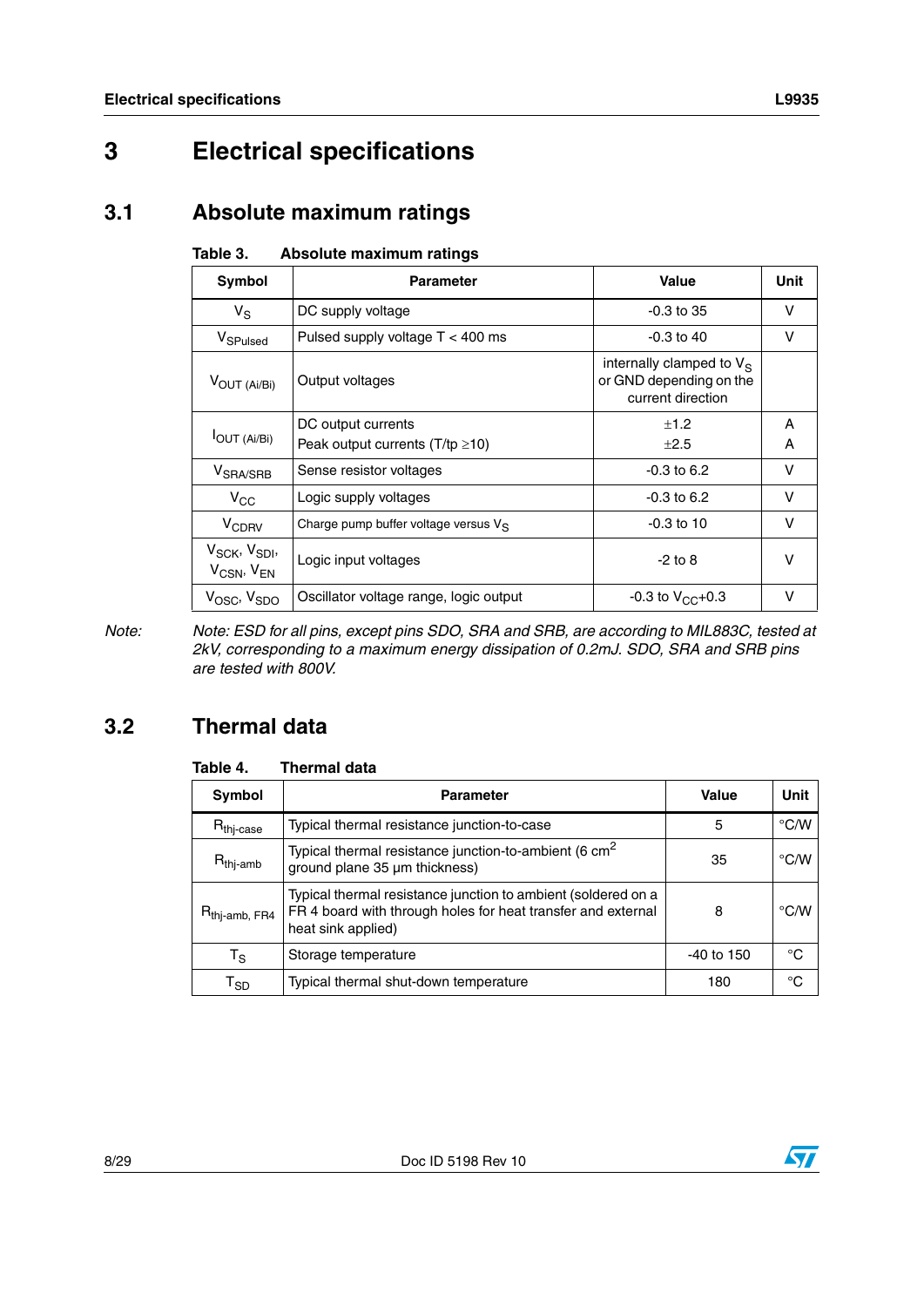## <span id="page-8-0"></span>**3.3 Electrical characteristics**

 $8 V \leq V_S \leq 24 V$ ; -40 °C  $\leq T_j \leq 150$  °C; 4.5 V  $\leq V_{CC} \leq 5.5 V$ , unless otherwise specified. Parameters are tested at 125 °C. Values at 140 °C are guaranteed by design and correlation.

<span id="page-8-1"></span>

| Table 5. | <b>Electrical characteristics</b> |
|----------|-----------------------------------|
|          |                                   |

| <b>Symbol</b>            | <b>Parameter</b>                                                             | <b>Test condition</b>                                                  | Min.                         | Typ.                     | Max.                     | Unit   |  |
|--------------------------|------------------------------------------------------------------------------|------------------------------------------------------------------------|------------------------------|--------------------------|--------------------------|--------|--|
| <b>Supply</b>            |                                                                              |                                                                        |                              |                          |                          |        |  |
| $IS_{85}$                | Total supply current I <sub>S</sub> + I <sub>VCC</sub><br>(both bridges Off) | $V_S = 14 V$ ; $\overline{EN} = HIGH$ ;<br>$T_J \leq 85$ °C            | -                            | 40                       | 100                      | μA     |  |
| <sub>sop</sub>           | Operating supply current                                                     | $I_{\text{OUT Ai/Bi}} = 0$ ; $f_{\text{OSC}} = 30$ kHz<br>$V_S = 14 V$ | $\overline{\phantom{a}}$     | 4.5                      |                          | mA     |  |
| $I_{\rm CC}$             | 5 V supply current                                                           | $\overline{EN}$ = LOW                                                  | $\centerdot$                 | 1.4                      | 10                       | mA     |  |
| <b>Full bridges</b>      |                                                                              |                                                                        |                              |                          |                          |        |  |
| ROUT, Sink               | R <sub>DSON</sub> of sink transistors                                        | Current bit                                                            | $\blacksquare$               | 0.4                      | 0.7                      | Ω      |  |
| ROUT, Source             | R <sub>DSON</sub> of source transistors                                      | combinations LL, LH, $V_S \ge 12$ V                                    | $\blacksquare$               | 0.4                      | 0.7                      | Ω      |  |
| R <sub>OUT8</sub> , Sink | $R_{DSON}$ of sink transistors +<br>R <sub>DSON</sub> of source transistors  | Current bit combinations LL,<br>LH, $V_S = 8V$                         | $\qquad \qquad \blacksquare$ | 1.6                      | 3                        | Ω      |  |
| <b>V<sub>FWD</sub></b>   | Forward voltage of the DMOS<br>body diodes                                   | $\overline{EN}$ = HIGH; $I_{FWD}$ = 1 A;<br>$V_S \ge 12 V$             | ٠                            | 1                        | 1.4                      | v      |  |
| V <sub>REV</sub>         | Reverse DMOS voltage                                                         | $EN = LOW I_{REV} = 1 A$                                               | $\qquad \qquad \blacksquare$ | 0.5                      | 0.9                      | $\vee$ |  |
| $t_r$ , $t_f$            | Rise and fall time of outputs<br>OUT <sub>Ai/Bi</sub>                        | $0.10.9 V_{OUT}V_S = 14 V$<br>Chopping 550 mA                          | 0.3                          | 0.6                      | 1.5                      | μS     |  |
|                          | Switch Off threshold of the chopper $(R_1 \cdot R_2 = 0.33 \Omega)$          |                                                                        |                              |                          |                          |        |  |
| <b>V<sub>SRHL</sub></b>  | Voltage drops across $R_1 \cdot R_2$ <sup>(1)</sup>                          | Bit 5, $2 = H$ ; Bit 4, $1 = L$                                        | 12                           | 20                       | 35                       | mV     |  |
| <b>V<sub>SRLH</sub></b>  | (Voltage at Pin SRA or SR <sub>B</sub> vs.                                   | Bit 5, $2 = L$ ; Bit 4, $1 = H$                                        | 160                          | 180                      | 210                      | mV     |  |
| <b>V<sub>SRLL</sub></b>  | GND)                                                                         | Bit 5, 4, 2, $1 = L$                                                   | 270                          | 300                      | 340                      | mV     |  |
| Enable input EN          |                                                                              |                                                                        |                              |                          |                          |        |  |
| V <sub>EN High</sub>     | High input voltage                                                           |                                                                        | $V_{CC}$ -<br>1.2V           |                          |                          | $\vee$ |  |
| V <sub>ENlow</sub>       | Low input voltage                                                            | L,                                                                     | L,                           | $\blacksquare$           | 1.2                      | $\vee$ |  |
| V <sub>EN Hyst</sub>     | Enable hysteresis                                                            |                                                                        | 0.1                          | $\overline{\phantom{a}}$ | $\overline{\phantom{a}}$ | V      |  |
| <b>EN High</b>           | High input current                                                           | $V_{High} = V_{CC}$                                                    | $-10$                        | 0                        | 10                       | μA     |  |
| <b>I</b> EN Low          | Low input current                                                            | $V_{LOW} = 0V$                                                         | -3                           | $-10$                    | $-30$                    | μA     |  |
|                          | Logic inputs SDI. SCK, CSN                                                   |                                                                        |                              |                          |                          |        |  |
| V <sub>HIGH</sub>        | High input voltage                                                           |                                                                        | 2.6                          |                          | 8                        | $\vee$ |  |
| <b>V<sub>LOW</sub></b>   | Low input voltage                                                            | $\overline{EN}$ = LOW                                                  | $-0.3$                       |                          | 1.                       | V      |  |
| V <sub>Hyst</sub>        | Hysteresis                                                                   |                                                                        | 0.8                          | 1.2                      | 1.6                      | V      |  |

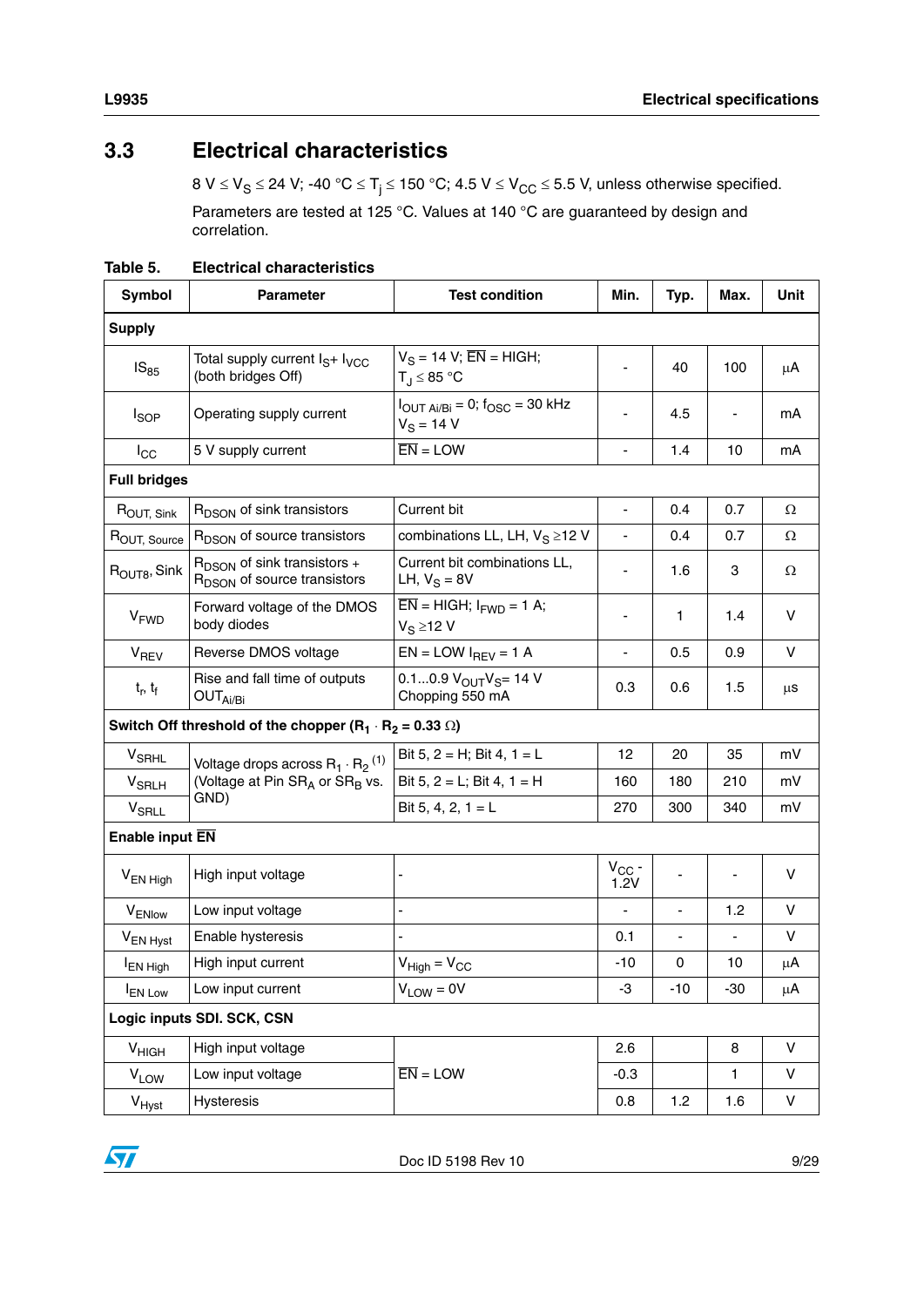| Symbol                    | <b>Parameter</b>             | <b>Test condition</b>       | Min.                     | Typ.               | Max.            | <b>Unit</b> |
|---------------------------|------------------------------|-----------------------------|--------------------------|--------------------|-----------------|-------------|
| <b>I</b> ніGН             | High input current           | $V_{High} = V_{CC}$         | -10                      | 0                  | 10              | μA          |
| $I_{Low}$                 | Low input current            | $V_{Low} = 0 V$             | -3                       | $-10$              | $-30$           | $\mu$ A     |
| Logic outputs (SDO)       |                              |                             |                          |                    |                 |             |
| V <sub>SDO, High</sub>    | High output voltage          | $I_{SDO} = -1$ mA           | $V_{CC}$ -1              | $V_{CC}$ -<br>0.17 | $V_{\rm CC}$    | $\vee$      |
| V <sub>SDO,Low</sub>      | Low output voltage           | $I_{SDO} = 1$ mA            | $\overline{\phantom{a}}$ | 0.17               | 1               | $\vee$      |
| <b>Oscillator</b>         |                              |                             |                          |                    |                 |             |
| $V_{\text{OSC, H}}$       | High peak voltage            | $EN = LOW$                  | 2.2                      | 2.46               | 2.6             | V           |
| $V_{\text{OSC, L}}$       | Low peak voltage             | $EN = LOW$                  | 1                        | 1.23               | 1.4             | V           |
| $I_{\text{OSC}}$          | Charging/discharging current |                             | 45                       | 62                 | 80              | $\mu$ A     |
| $f_{\rm{OSC}}$            | Oscillator frequency         | $C_{\text{OSC}} = 1$ nF     | 20                       | 25                 | 31              | kHz         |
| t <sub>Start</sub>        | Oscillator startup time      | $EN = High \rightarrow Low$ | $2/f_{\rm osc}$          | $5/f_{\rm osc}$    | $8/f_{\rm osc}$ |             |
| <b>Thermal protection</b> |                              |                             |                          |                    |                 |             |
|                           | Thermal shut-down            | $\overline{\phantom{a}}$    | 160                      | 180                | 200             | $^{\circ}C$ |
| $T_{J\text{-}OFF}$        | Temperature                  |                             | $\overline{\phantom{a}}$ | ۰                  |                 |             |
| $T_{J-ALM}$               | Thermal pre alarm            | $\overline{\phantom{a}}$    | 130                      | 160                |                 | $^{\circ}C$ |
| $\Delta T_{MGN}$          | Margin pre alarm/shut-down   | ÷,                          | 10                       | 20                 | 30              | Κ           |

|  | Table 5. | <b>Electrical characteristics (continued)</b> |  |
|--|----------|-----------------------------------------------|--|
|--|----------|-----------------------------------------------|--|

1. Currents of combinations LH and LL are sensed at the external resistors. The Current of bit combination HL is sensed internally and cannot be adjusted by changing the sense resistors.

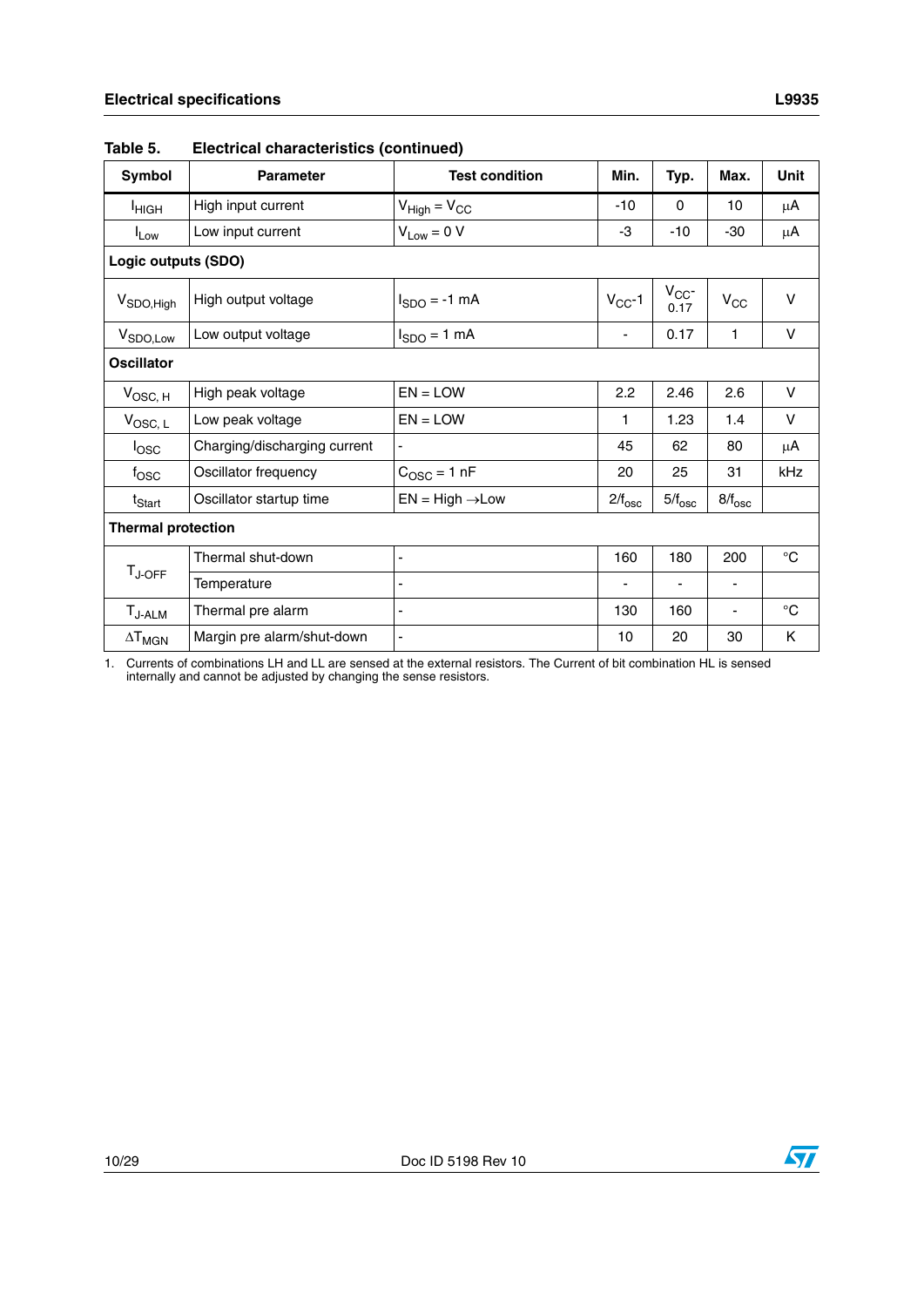#### <span id="page-10-0"></span>**Application hints**  $\overline{\mathbf{4}}$



#### <span id="page-10-1"></span>Figure 3. **General application circuit proposal**

C1 and C2 should be placed as close to the device as possible. Low ESR of C2 is advantageous. Peak currents through C1 and C2 may reach 2 A. Care should be taken that the resonance of C1, C2 together with supply wire inductances is not the chopping frequency or a multiple of it.

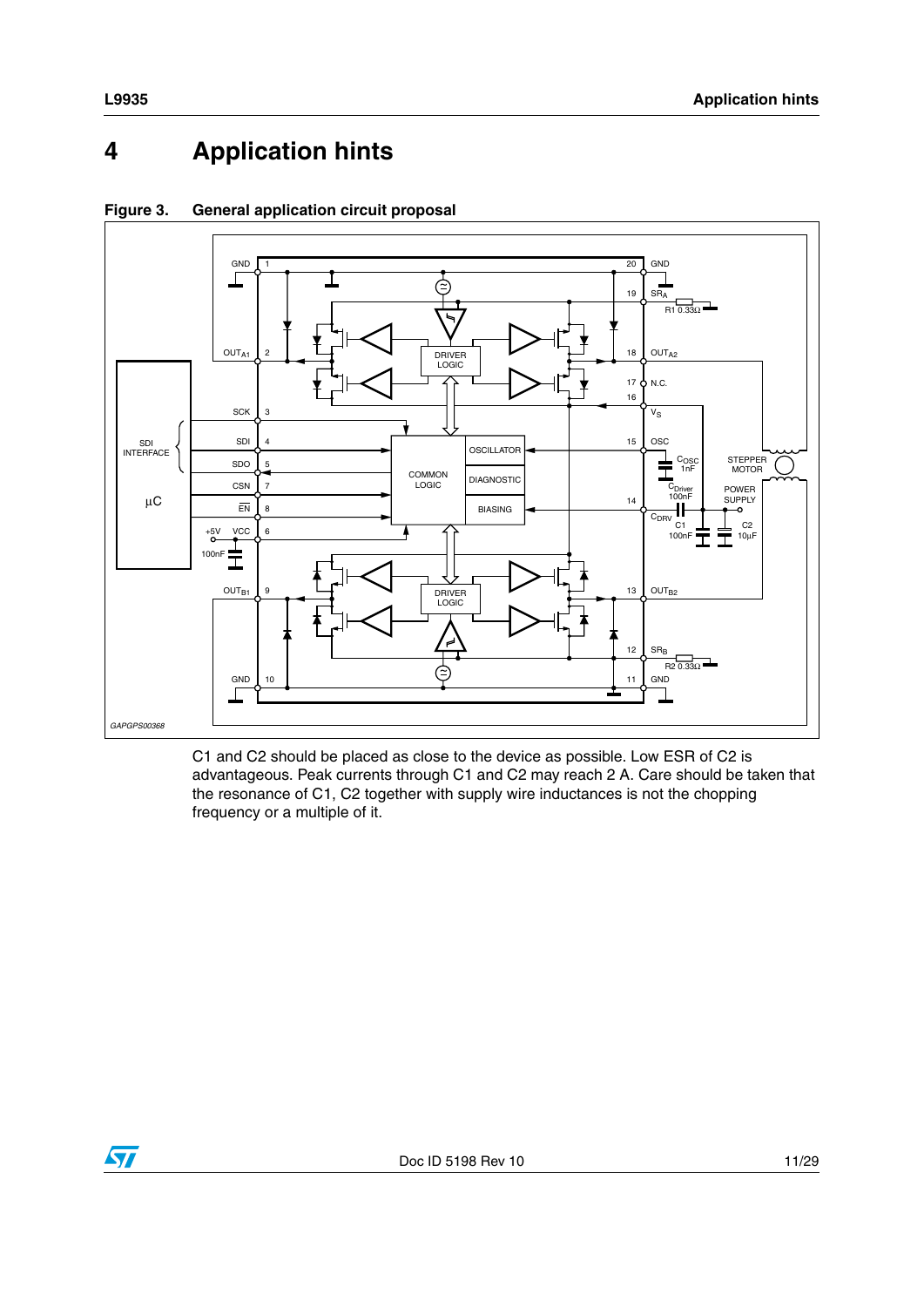## <span id="page-11-0"></span>**5 Functional description**

### <span id="page-11-1"></span>**5.1 Basic structure**

The L9935 is a dual full bridge driver for inductive loads with a chopper current regulation.

Outputs A1 and A2 belong to full bridge A Outputs B1 and B2 belong to full bridge B.

The polarity of the bridges can be controlled by bit0 and bit3 (for full bridge A, bit3, for full bridge B, bit0). Bit5, bit4 (for full bridge A) and bit2, bit1 (for full bridge B) control the currents. Bit3 high leads to output A1 high. Bit0 high leads to output B1 high.

Current setting *[Table 6](#page-11-2)* using a 0.33  $\Omega$  sense resistor.

<span id="page-11-2"></span>Table 6. **Current setting** 

| bit5, bit2 | bit4, bit1 | $I_{\text{QX}}$ (Typ.) | <b>IRX/max</b> | <b>Remark</b>     |
|------------|------------|------------------------|----------------|-------------------|
| н          | н          |                        | 0%             | -                 |
| н          |            | 60 mA                  |                | internally sensed |
|            | н          | 550 mA                 | 61%            |                   |
|            |            | 900 mA                 | 100 %          | -                 |

<span id="page-11-3"></span>Figure 4. Typical average load current dependence on R<sub>Sense</sub>



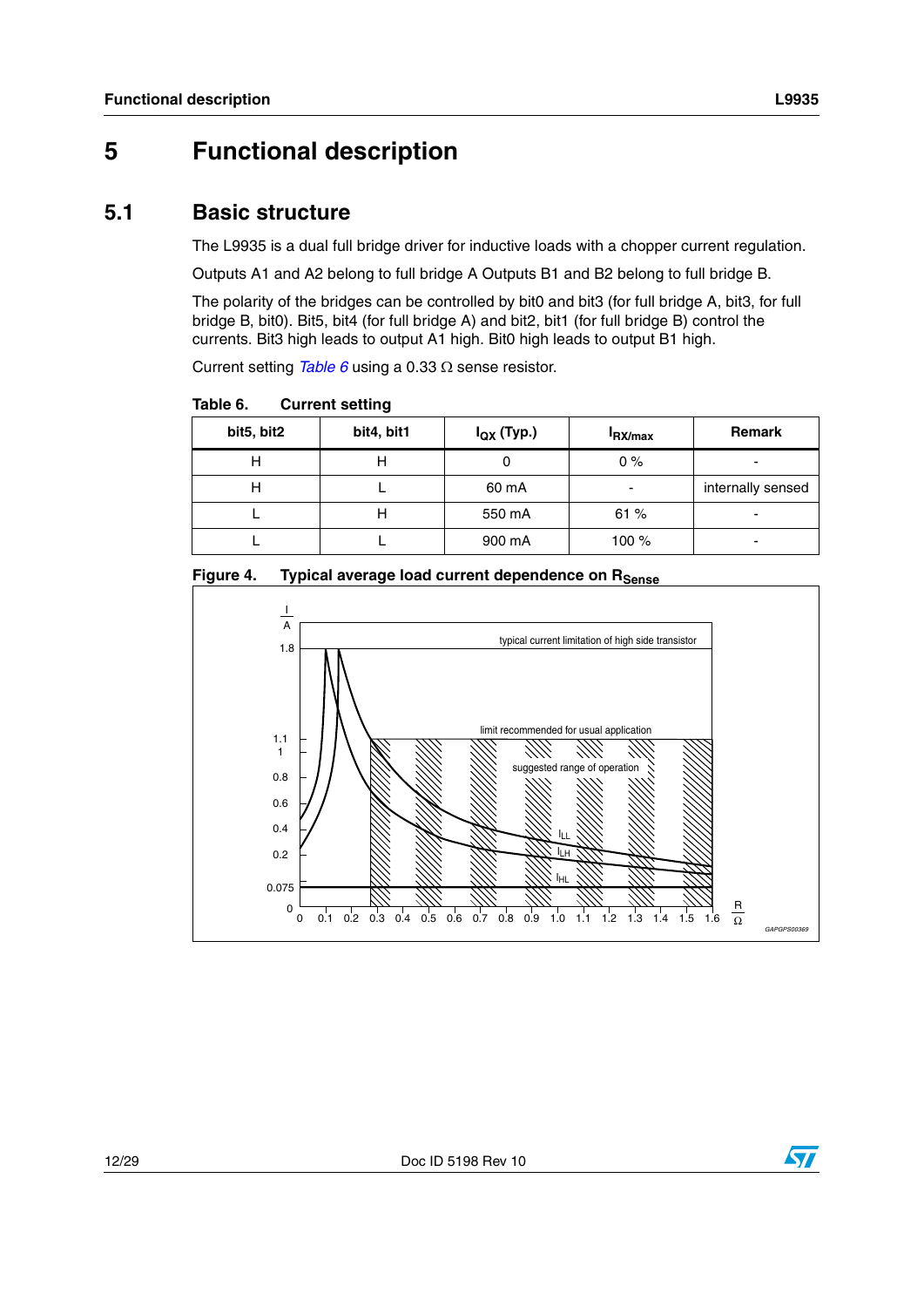## <span id="page-12-0"></span>**5.2 Full bridge function**



#### <span id="page-12-4"></span>**Figure 5. Displays a full bridge including the current sense circuit.**

### <span id="page-12-1"></span>**5.2.1 No current**

Bit 5, bit 4 (corresponding bit 2 and bit1 for bridge B) both are HIGH, the current logic will inhibit all drivers  $D_{11}$ ,  $D_{12}$ ,  $D_{21}$ ,  $D_{22}$  turning off  $M_{11}$ ,  $M_{12}$ ,  $M_{21}$ ,  $M_{22}$  independently from the signal of the current sense comparator comp 1.

#### <span id="page-12-2"></span>**5.2.2 Turning on**

Changing bit 5 or bit 4 or both to LOW will turn on either  $M_{11}$  and  $M_{22}$  or  $M_{21}$  and  $M_{12}$ (depending on the phase signal bit 3). Current will start to flow through the load. The current will be sensed by the drop across  $R_1$ .

The threshold of the comparator comp 1 depends on the current settings of bit 5 and bit 4. The current will rise until it exceeds the turn off threshold of comp 1.

#### <span id="page-12-3"></span>**5.2.3 Chopping**

Exceeding the threshold of comp 1 the drive logic will turn off the sink transistor ( $M_{12}$  or  $M_{22}$ ). The sink transistor periodically is turned on again by the oscillator. Immediately after turning on  $M_{12}$  or  $M_{22}$  the comparator comp 1 will be inhibited for a certain time to blank switch over spikes caused by capacitive load components up to 5 nF.

Turning off for example  $M_{12}$  will yield a flyback current through  $D_{11}$ . (So now the free wheeling current flows through  $M_{21}$ , the load and  $D_{11}$ ).

This leads to a slow current decay during flyback. Maximum duty cycles of more than 85% (at  $f_{\rm OSC}$  = 25 kHz) are possible. In this case current flows of both bridges will overlap (not shown in *[Figure 7](#page-14-2)*).

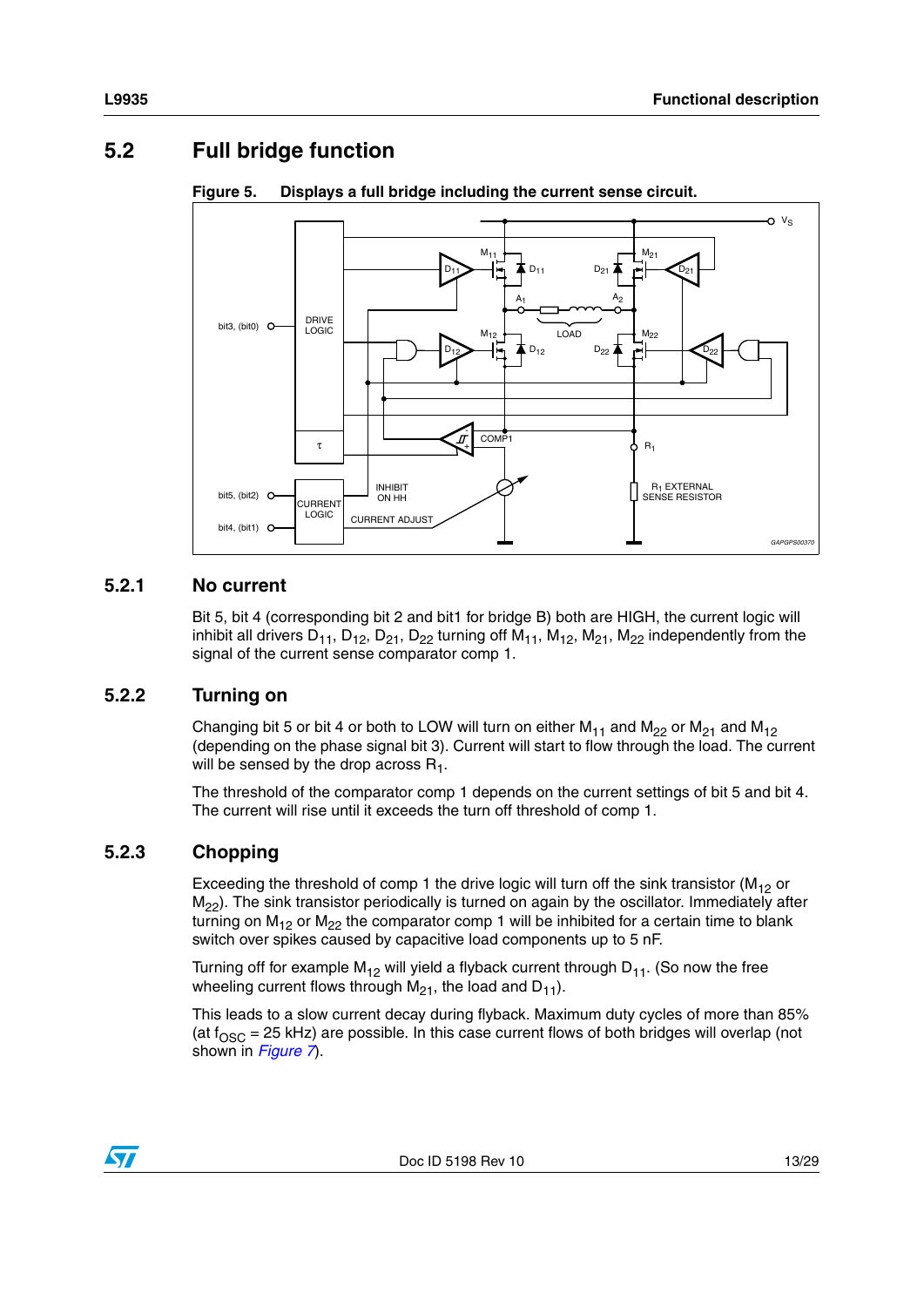#### <span id="page-13-0"></span> $5.2.4$ **Reversing phase**

Suppose the current flowed via  $M_{21}$ , the load and  $M_{12}$  before reversing phase. Reversing phase  $M_{21}$  and  $M_{12}$  will be turned off. So now the current will flow through  $D_{22}$ , the load and  $D_{11}$ . This leads to a fast current decay.

#### <span id="page-13-1"></span>5.2.5 **Chopper control by oscillator**

Both chopping circuits work with offset phase. One chopper will switch on the bridge at the maximum voltage of the oscillator while the other chopper will switch on the bridge at minimum voltage of the oscillator.

MS1 and MS2 blank switching spikes that could lead to errors of the current control circuit.

<span id="page-13-2"></span>Principal chopper control circuit Figure 6.





 $\sqrt{}$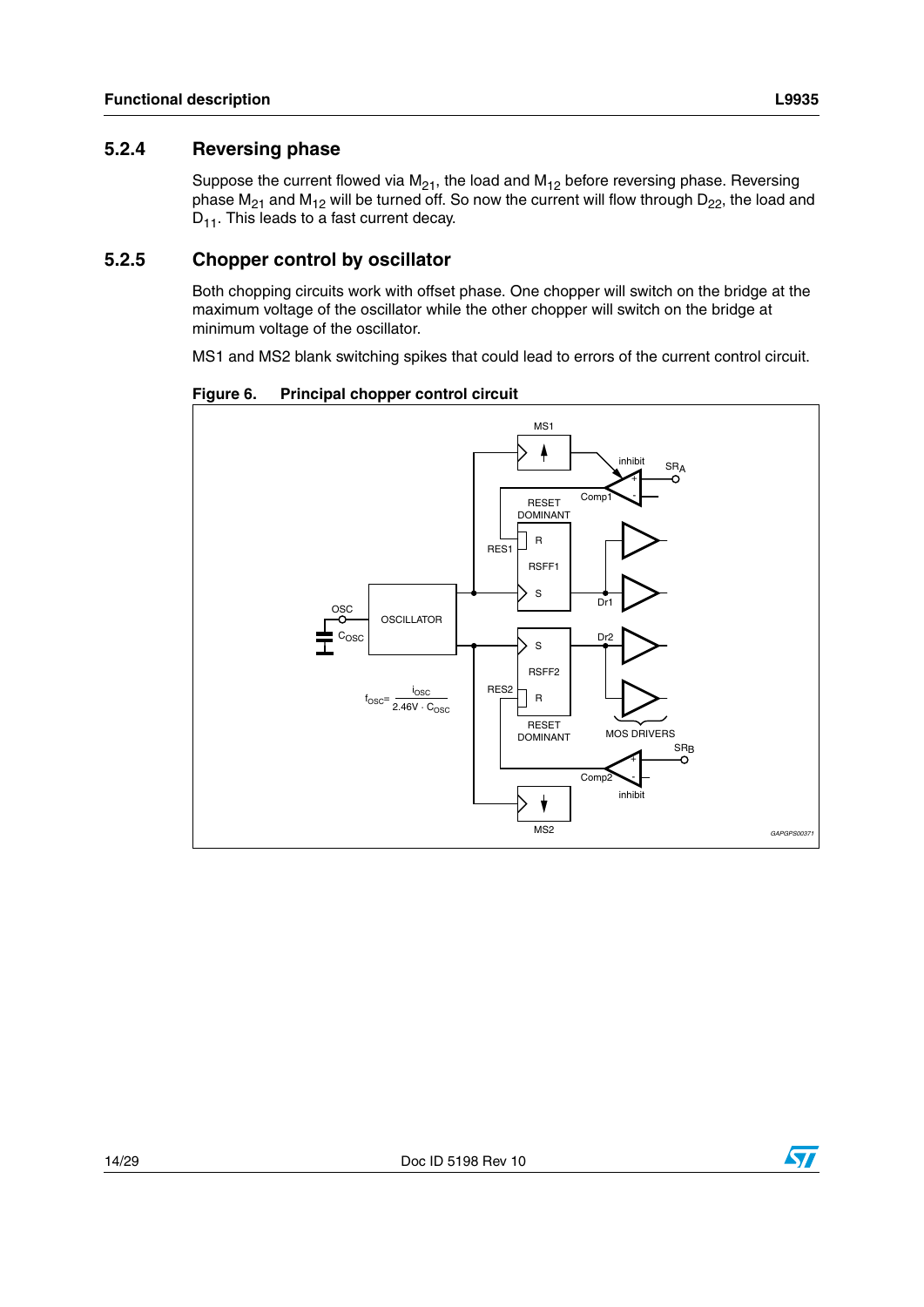

<span id="page-14-2"></span>**Figure 7. Pulse diagram to explain offset chopping**

Using offset chopping the changes of the supply current remain half as large as using non offset chopping.

Turning off the oscillator for example by shorting pin OSC to ground will hinder turning on of the bridges anymore after the comparators have generated a turn off signal.

External clocking is possible overdrives the charge and discharge currents of the oscillator for example with a push pull logic gate. So several devices can be synchronized.

### <span id="page-14-0"></span>**5.3 Protection and diagnosis functions**

The L9935 provides several protection functions and error detection functions. Current limitation usually is customer defined by the external current sense resistors. The current sensed there is used to regulate the current through the stepper motor windings by pulse width modulation. This PWM regulation protects the sink transistors. The source transistors are protected by an internal overcurrent shut down turning off the source transistors in case of overload.

Overload detection of the source transistor will turn off the bridge and set the corresponding error flag.

To turn on the bridge again a new byte must be written into the interface. (Rising slope of CSN resets the overload error flag).

Both bridges use the same flags. To locate which bridge is affected by an error the bridges can be tested individually (One bridge just is turned off to check for the error in the other bridge).

### <span id="page-14-1"></span>5.4 Short from an output to the supply voltage V<sub>S</sub>

The current will be limited by the pulse width modulator. The sink transistor will turn off again after some microseconds. The transistor will periodically be turned on again by the oscillator 8 times. After having detected short 8 times the low side transistor will remain off until the

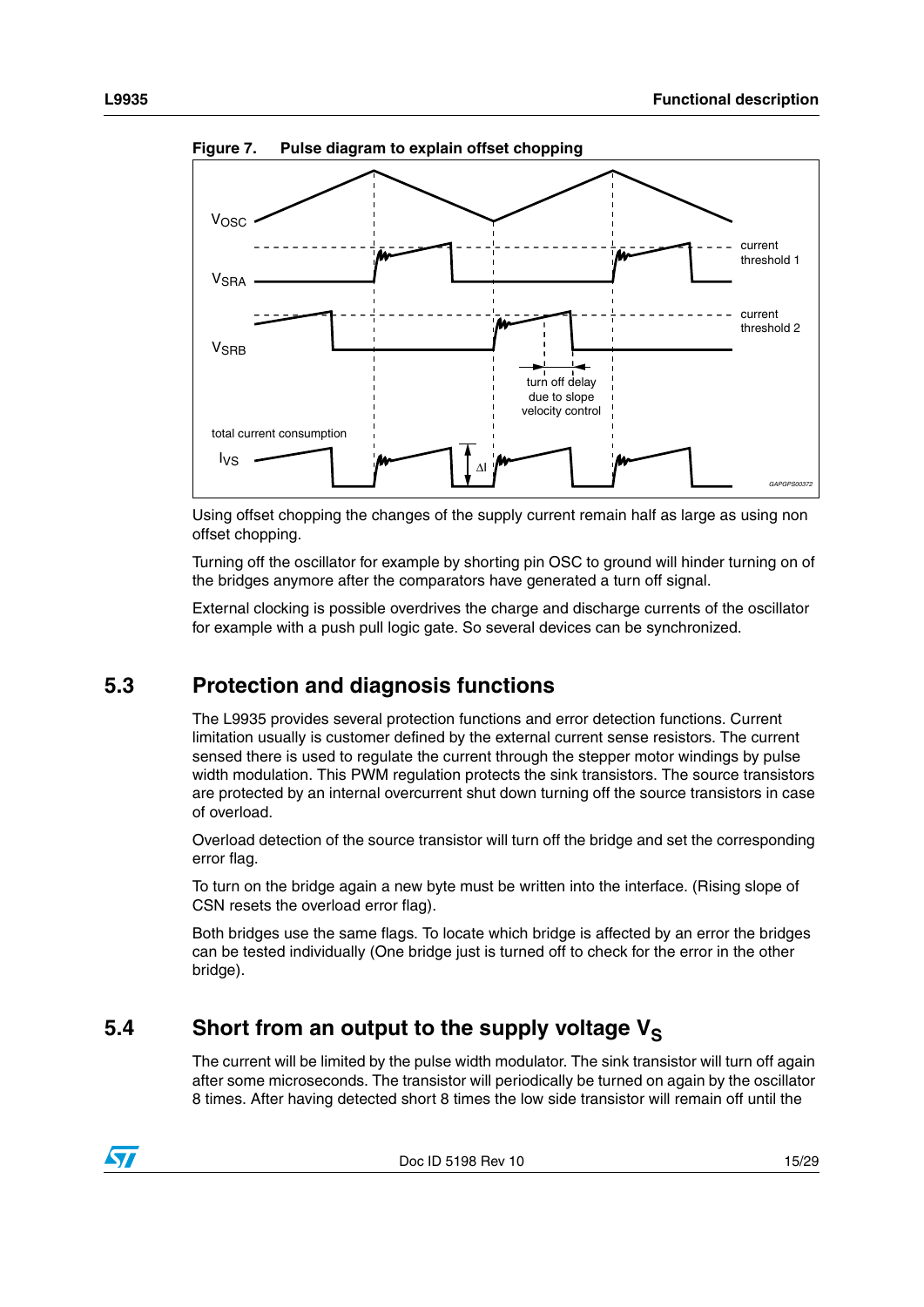next data transfer took place. After detection of a short to  $V_S$  we suggest to turn off the corresponding bridge to reduce power dissipation for at least 1ms.

### <span id="page-15-0"></span>5.5 Diagnosis of a short to V<sub>S</sub>

During the short current through the sink transistor will rise more rapidly than under normal load conditions. Reaching a peak current of 1.5 times the maximum PWM current between typically 2 µs and 5 µs

after turn on will be detected as a short to  $V_S$ .

Detecting a short the low side transistor will try to turn on again the next 7 trigger pulse of the oscillator.

Simultaneously the error flag will updated on each pulse.

<span id="page-15-1"></span>



Between  $t_{on}$  and  $t_{short}$  the over current detection is totally blanked.

Between  $t_{short}$  and  $t_{\text{PWM}}$  the current threshold is set to 1.5 times the maximum PWM current (1.5 times the current of current setting LL).

Overcurrent now will set the error flag.

After  $t_{\text{PWM}}$  the current threshold is the nominal PWM current set by the external resistor. Exceeding this current will just turn off the sink transistor. This is considered as normal operation. The error flag is detached from the comparator after  $t_{PWM}$  so no error flag is set during normal pulse width modulation.

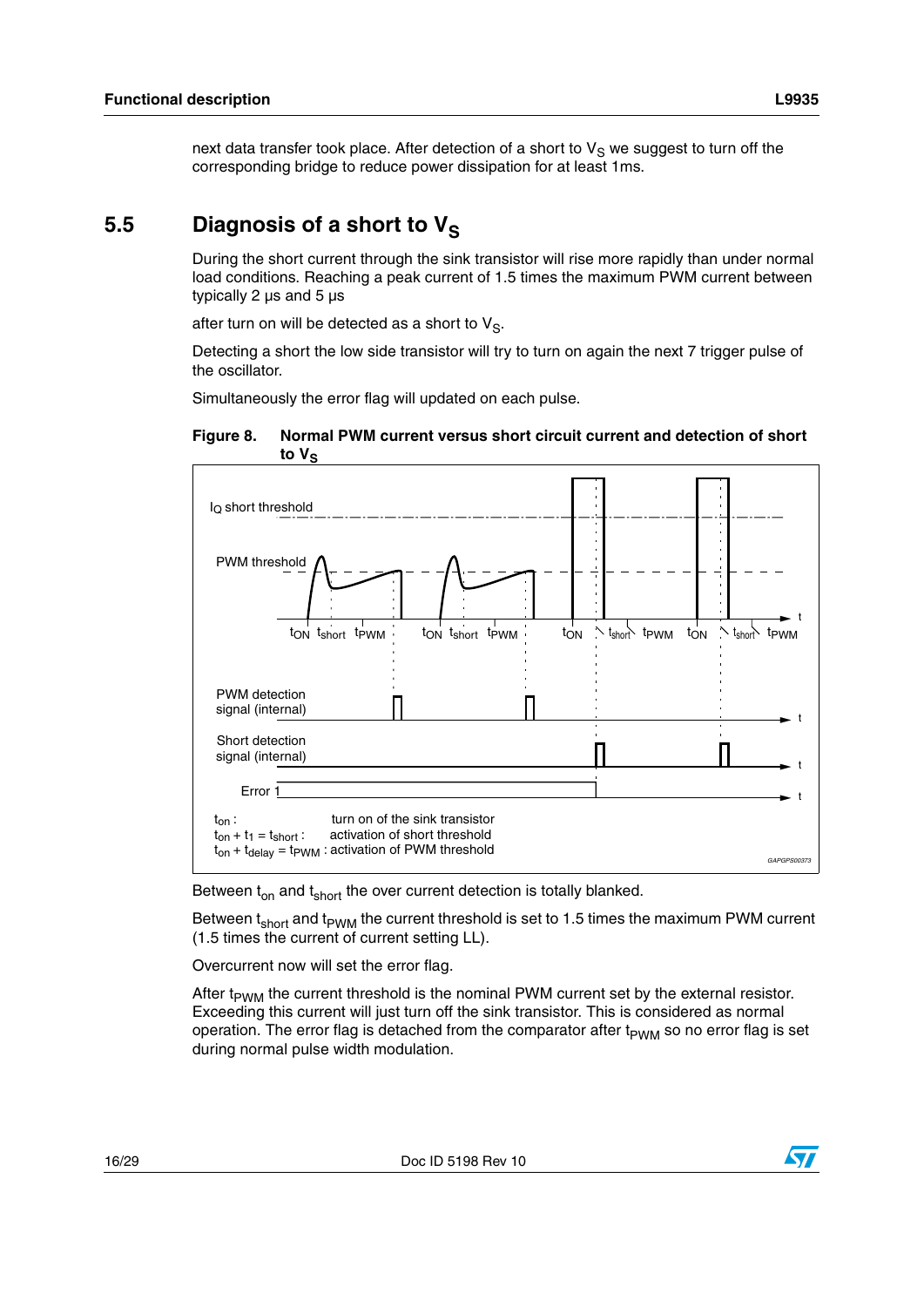### <span id="page-16-0"></span>**5.6 Short from an output to ground**

The current through the short will be detected by the protection of the source transistor. The source transistor will turn off exceeding a current of typically 1.8 A. Minimum overload detection current is 1.2 A. To obtain proper current regulation (by the sink transistors and not by source transistor shut down) the maximum current of the PWM regulator should be set to a maximum value of 1.1 A.

## <span id="page-16-1"></span>**5.7 Diagnosis of a short to ground**

Detecting an overload will set an overcurrent error (Error2 = LOW) (bit6). To reset the error flag a new byte must be written into the interface. (Reset of the error flag takes place at the rising slope of CSN).

### <span id="page-16-2"></span>**5.8 Shorted load**

With a shorted load both, the sink- and the source protection or the PWM alone will respond. In either case there will be no flyback pulse.

## <span id="page-16-3"></span>**5.9 Diagnosis of a shorted load**

Shorting the load two events may take place:

- overload (of the high side transistor) while low side transistor overcurrent is detected will set the following combinations:
	- $bit6 =$  LOW
	- $bit7 = HIGH$
- overload is marginal. So the low side driver may turn off before overload is detected. This leads to the combination bit6 = HIGH and bit7 = LOW.

## <span id="page-16-4"></span>**5.10 Open load**

An open load will not lead to any flyback pulses. Error detection will take advantage of the flyback pulse. Missing the flyback pulse after reversing the polarity of a motor winding bit7 will become LOW.

Open load will not be tested in the low current mode (current bits HL) to avoid the risk of instable diagnosis at low flyback currents. Open load immediately after reset or power down may on random be detected in the low current mode too. This diagnosis however will not persist longer than 8 changes of polarity.

We strongly suggest to test open load at a high current mode (combination LL).

While circuit clock speed passes the stepper motor resonant points during acceleration/deceleration phase, it can happen that flyback energy is temporarily insufficient for a proper open load detection. Under specific circumstances, pending on motor and load characteristics, this could lead to sporadic faulty open load error messages despite proper system operation. The recommended solution is an appropriate software filter approach.

A detailed description is available in the application note AN2378 on *[www.st.com.](http://www.st.com)*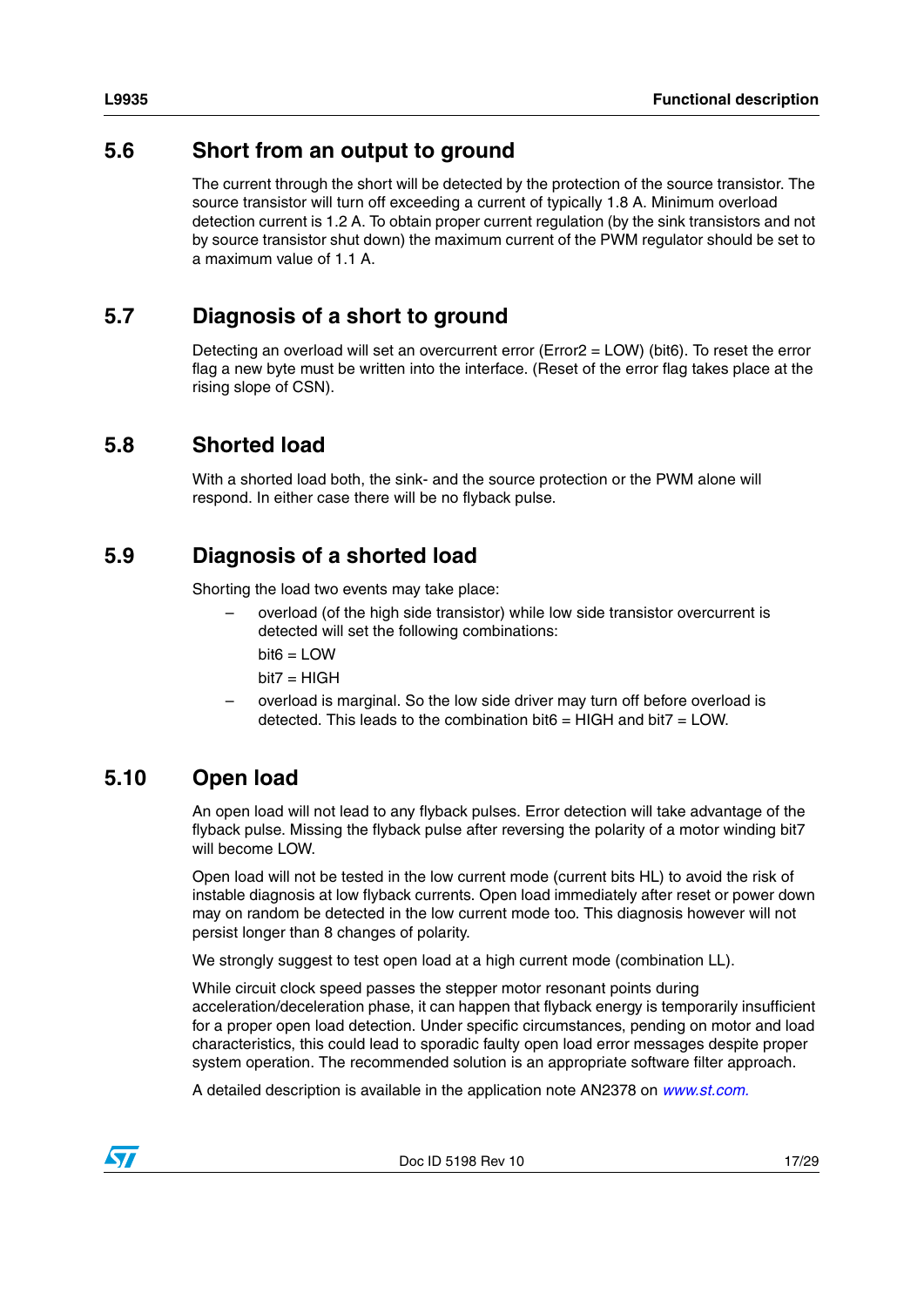#### <span id="page-17-0"></span>**5.10.1 Over temperature pre alarm**

Typically 20K before thermal shut down takes place an over temperature pre alarm (bit7 and bit6 low) takes place. Typically over temperature pre alarm temperature is between 150 °C and 160 °C.

### <span id="page-17-1"></span>**5.11 Application hints using a high resistive stepper motor**

The L9935 was originally targeted on stepper chopping stepper motor application with typical resistances of 8..12  $\Omega$ . Using motors with higher resistance will work too but diagnosis behavior will slightly change. This paragraph shows the details that should be taken in account using diagnosis for high resistive motors.

#### <span id="page-17-2"></span>**5.11.1 Startup behavior**

The device has simple digital filter to avoid triggering diagnosis at a single event that could be random noise. This digital filter needs 4 chopping pulses to settle. Using a high resistive motor this chopping does not take place. Instead the digital filter samples each time a polarity change takes place. So the first three response telegrams after reset may show an 'open load' error.

| Input data                                  | <b>High resistive motor</b><br>(error bits) | Low resistive motor<br>(error bits) |  |  |
|---------------------------------------------|---------------------------------------------|-------------------------------------|--|--|
| Standby                                     |                                             |                                     |  |  |
| 1 <sup>st</sup> telegram (550 mA or 900 mA) | HH                                          | HН                                  |  |  |
| Reverse phase (550 mA or 900 mA)            | XН                                          | HН                                  |  |  |
| Reverse phase (550 mA or 900 mA)            | XН                                          | HН                                  |  |  |
| Any data                                    | XH                                          | HH                                  |  |  |
| Any data                                    | HH                                          | HH                                  |  |  |

<span id="page-17-3"></span>Table 7. **High and low resistive motor (error bits)** 

H means check for HIGH at the error bits.

X means don't care because filter is not yet settled.

Using 75 mA chopping immediately after stand by:

The high resistive motor can be forced to chopping operation in the low current range. This leads to the same behavior as using a low resistive motor.

Short to  $V_S$  detection using high resistive motors:

The short to  $V_S$  flag is overwritten each time the chopper comparator responds. Having detected a short this flag only can be reset by reaching chopping operation or resetting the circuit (ENN=1). For a high resistive motor this leads to the following consequence: Once a short to VS is detected the error flag will persist even if the short is removed again until either a reset (ENN=1) or chopping (for example in 75mA mode) has taken place. We suggest to return to operation once a short to VS was detected by using the low current mode to reset the flag.

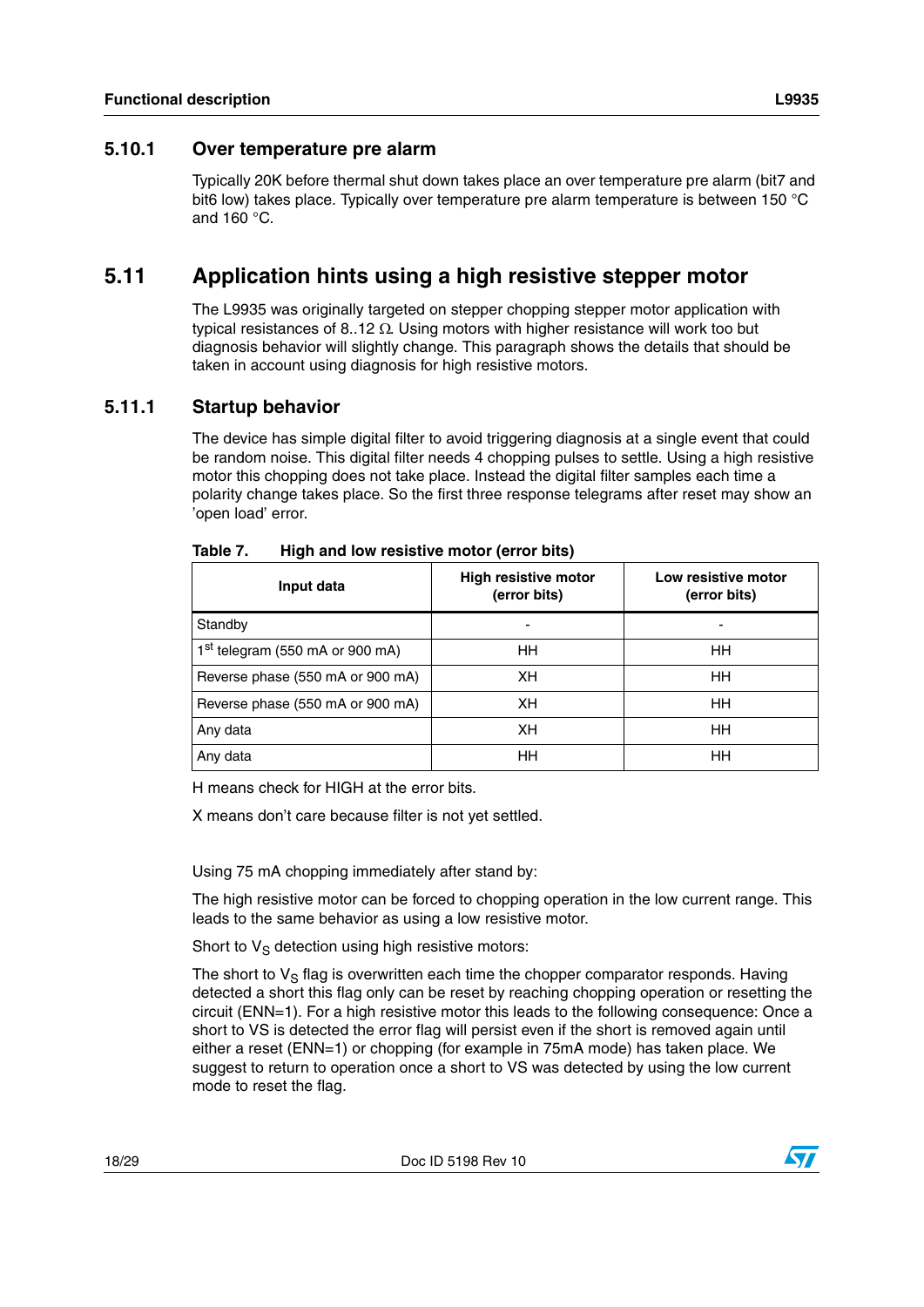## <span id="page-18-0"></span>**5.12 Limitation of the diagnosis**

The diagnosis depends on either detecting an overcurrent of more than typically 1.8 A through the source transistor or on not detecting a flyback pulse, or on detecting severe overcurrents of the sink transistor immediately after turn on.

- Small currents bypassing the load will not be detected.
- In the low current range (hold current) the flyback pulse (especially commutating against the supply voltage after changing phase) may (depending on the inductivity of the stepper motor windings) be too short to be detected correctly. For this reason diagnosis using the flyback pulse is blanked at phase reversal at hold current.
- In the low current range (hold current) the current capability of the bridge is reduced on purpose. Short to  $V<sub>S</sub>$  may not be detected. In stead the bridge may just chop like normal operation.
- Flyback pulse detection is not blanked during PWM regulation at hold current (here commutation voltage is less than 1V thus providing a longer pulse duration.) This however should be taken in account using stepper motors with low inductivity (less than 0.5mH). Using motors with such a low inductivity the flyback voltage in hold mode may decay too fast.
- Motors with extremely low ohmic resistance tend to pump up the current because current decay during flyback approaches zero while at bridge turn on the current will increase. This may lead to overcurrent detection. We suggest to use stepper motors with an ohmic resistance of approximately 3  $\Omega$  or more.

Partial shorts of windings or shorts of stepper motors with coils in series may still yield a flyback pulses that are accepted by the diagnosis as a proper signal.

| Error 1 bit7   Error 2 bit6 |   | <b>Description</b>                                                                                        |
|-----------------------------|---|-----------------------------------------------------------------------------------------------------------|
| н                           | н | Normal operation                                                                                          |
|                             | н | Short to VS (sink overload immediately after turn on) shorted load (no<br>flyback) open load (no flyback) |
| н                           |   | short to gnd (source overload, missing flyback is masked)                                                 |
|                             |   | over temperature pre alarm                                                                                |

<span id="page-18-2"></span>Table 8. **Diagnosis description - bit7 and bit6** 

At stepping rates faster than 1ms/data transfer error flags indicating a short should be used to initiate a pause of at least 1ms to allow the power bridges to cool down again.

## <span id="page-18-1"></span>**5.13 Serial data interface (SPI)**

The serial data interface itself consists of the pins SCL (serial clock), SDI (serial data input) and SDO (serial data output).

To especially support bus controlled applications the additional signals  $\overline{EN}$  (chip enable not) and CSN (chip select not) are available.

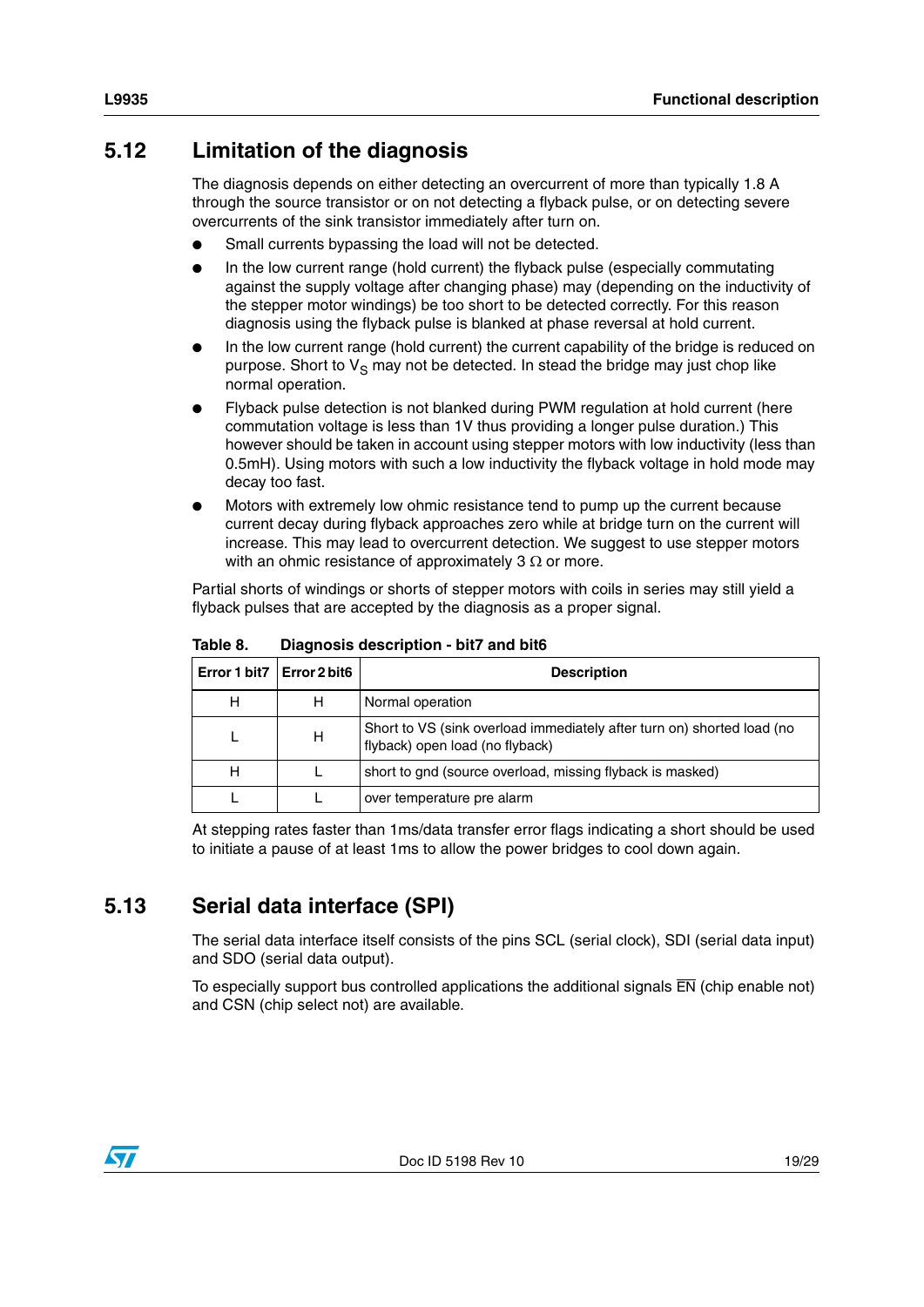#### <span id="page-19-0"></span>**5.13.1 Startup of the serial data interface**

Falling slope of  $\overline{EN}$  activates the device. After ten.sck the device is ready to work.

Falling slope of CSN indicates start of frame. Data transfer (reading SDI into the register) takes place at the rising slopes of SCK.

Data transfer of the register to SDO takes place at the falling slope of SCK.

Rising slope of CSN indicates end of frame. At the end of frame data will only be accepted if modulo 8 bit (modulo 8 falling slopes to SCK) have been transferred. If this is not the case the input will be ignored and the bridges will maintain the same status as before.

SDO is a tristate output.

SDO is active while CSN = LOW, while CSN = HIGH SDO is high resistive.

<span id="page-19-1"></span>**Figure 9. SPI data/clock timing**



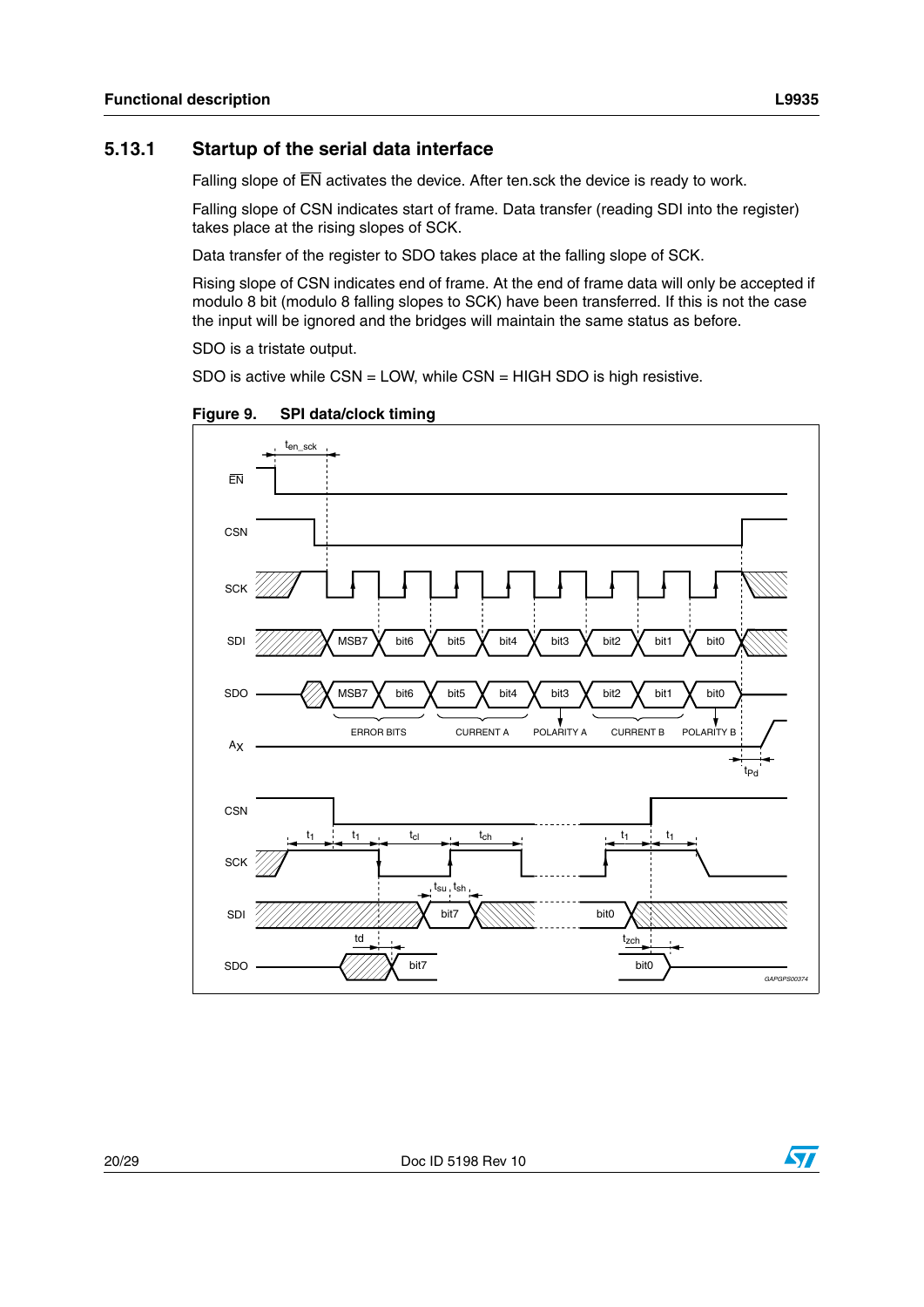## <span id="page-20-0"></span>**5.14 Test condition for all propagation times**

Unless otherwise specified) HIGH  $\geq$  3 V; LOW  $\leq$  0.8 V; t<sub>r</sub>, t<sub>f</sub> = 10 ns; Enable: ENN Low < 0.8 V, ENN High >  $V_{CC}$  -0.8 V

<span id="page-20-1"></span>

| Table 9. | Test condition for all propagation times |
|----------|------------------------------------------|
|          |                                          |

| Symbol              | <b>Parameter</b>                         | <b>Test conditions</b> | Min.                     | Typ.      | Max. | <b>Unit</b> |
|---------------------|------------------------------------------|------------------------|--------------------------|-----------|------|-------------|
| f <sub>SCLK</sub>   | <b>SCK-Frequency</b>                     |                        | DC                       | ٠         | 2MHz |             |
| $t_1$               | SCK stable before and after<br>$CSN = 0$ |                        | 100                      |           |      | ns          |
| $t_{ch}$            | Width of SCK high pulse                  |                        | 200                      |           |      | ns          |
| $t_{cl}$            | Width of SCK low pulse                   |                        | 200                      |           |      | ns          |
| $t_{\rm su}$        | SDI setup time                           |                        | 80                       |           |      | ns          |
| $t_{\sf sh}$        | SDI hold time                            |                        | 80                       |           |      | ns          |
| $t_d$               | SDO delay time $(C_1 = 50pF)$            | -                      | $\overline{\phantom{a}}$ | 100       |      | ns          |
| $t_{zc}$            | SDO high Z CSN high                      |                        | ٠                        | 100       |      | ns          |
| t <sub>en_sck</sub> | Setup time ENABLE to SCK                 | HIGH > $V_{CC}$ -1.2 V | 30                       | ٠         |      | μS          |
| $t_{pd}$            | Propagation delay SPI to output<br>QXX   |                        | $\overline{\phantom{a}}$ | $2^{(1)}$ |      | μS          |

1. Measured at a transition from High impedance (Bridge off) to bridge on. (Reversing polarity takes about 1ms longer because the bridge first turns off before turning on in reverse direction).

#### **Table of bits**

bit5,bit4: current range of bridge A (Outputs A1 and A2)

bit3: polarity of bridge A

bit2,bit1: current range of bridge B (Outputs B1 and B2)

bit0: polarity of bridge B

bit7,bit6: Error1 and Error 2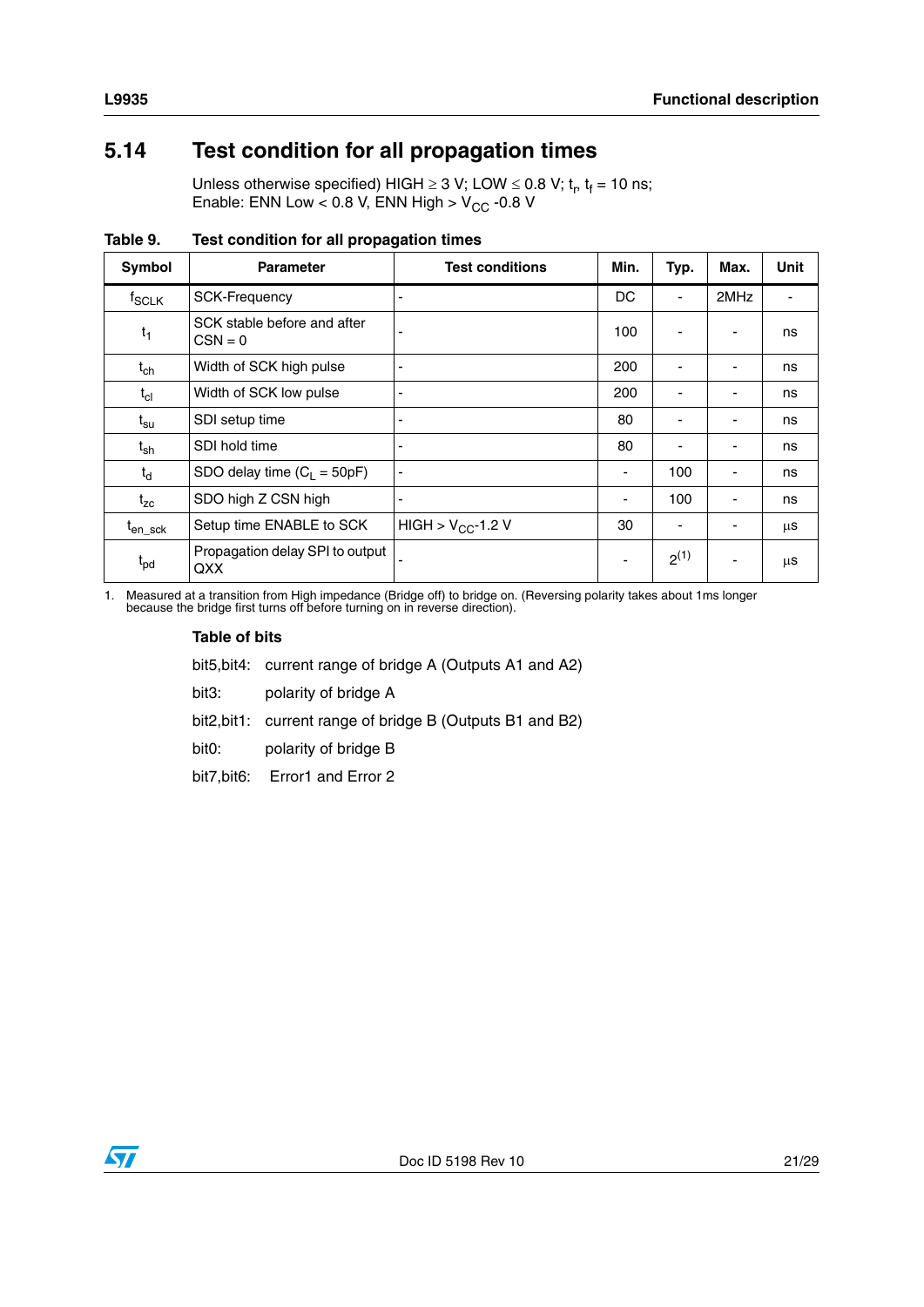#### <span id="page-21-0"></span>**Cascading several devices** 5.15

Cascading several devices can be done using the SDO output to pass data to the next device. The whole frame now consists of n byte. n is the number of devices used.

<span id="page-21-1"></span>Figure 10. Cascading several stepper motor drivers



<span id="page-21-2"></span>Figure 11. Control sequence for 3 Stepper motor drivers



<span id="page-21-3"></span>Figure 12. Paralleling several devices



Here usually only one stepper motor driver is selected at a time while all others are deselected.

L9935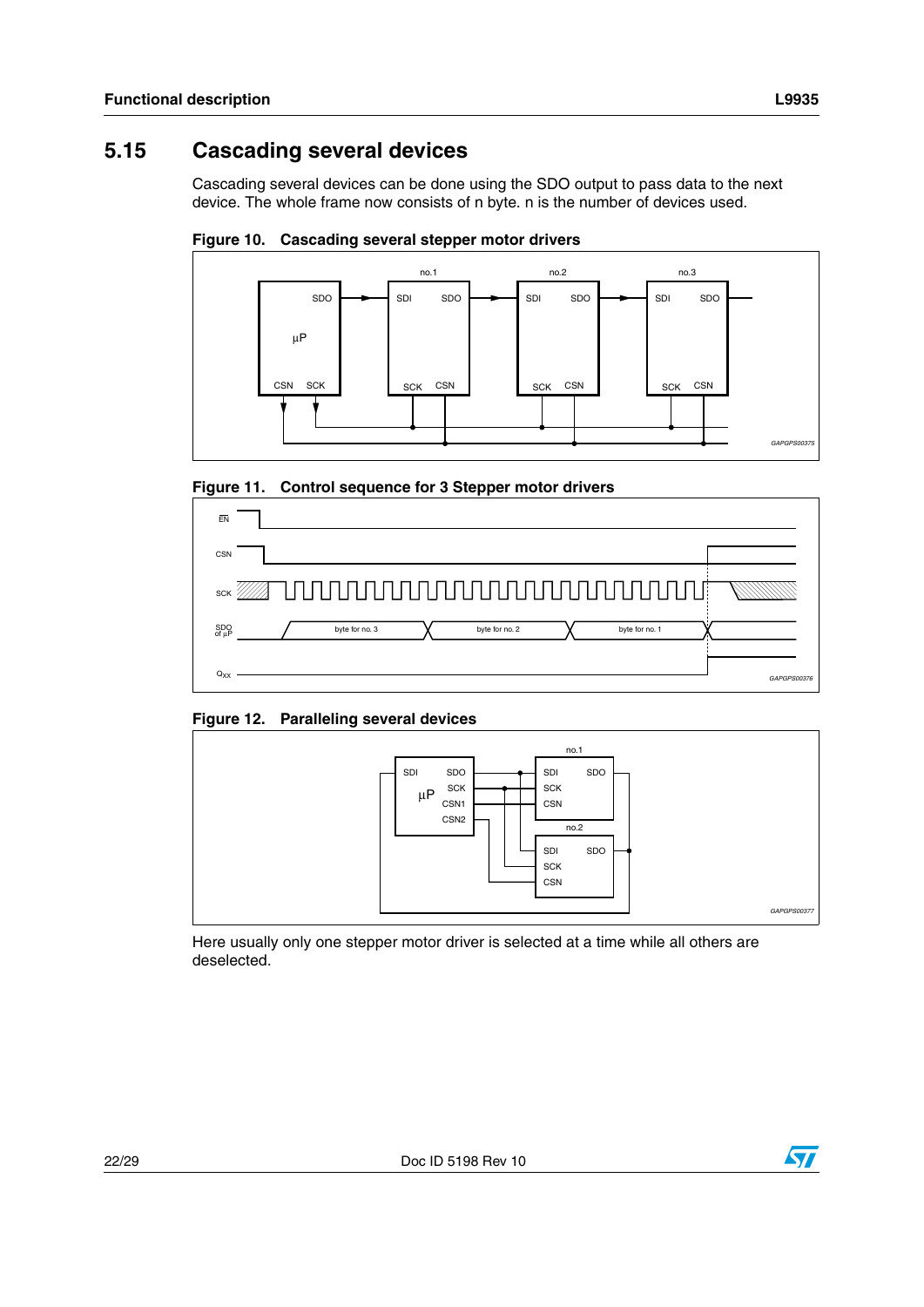## <span id="page-22-0"></span>**5.16 Application information**

For driving a stepper motor we suggest to use the following codes. The columned 'SDO correct' shows the data returned at SDO in correct function. The columns presented under 'Error cases' display the diagnosis bits if errors are detected.

Examples of control sequences.

<span id="page-22-1"></span>**Table 10. Full step mode control sequences and diagnosis response**

|                  | <b>SDI</b> | <b>SDO</b><br>correct |    | Error cases and SDObit7, bit6 |                |          |           |           |                                                                   |            |                  |                       |        |           |
|------------------|------------|-----------------------|----|-------------------------------|----------------|----------|-----------|-----------|-------------------------------------------------------------------|------------|------------------|-----------------------|--------|-----------|
|                  |            |                       | A  | B                             | A <sub>1</sub> | A2       | <b>B1</b> | <b>B2</b> | A1<br>(1)                                                         | A2<br>(1)  | <b>B1</b><br>(1) | B <sub>2</sub><br>(1) | therm. | therm.    |
|                  |            |                       | O  | O                             | S              | S        | S         | S         | S                                                                 | S          | S                | S                     |        |           |
|                  |            |                       | P  | P                             | н              | н        | н         | н         | Н                                                                 | н          | н                | H                     |        | shut down |
| Fault            |            |                       | E  | E                             | $\Omega$       | $\Omega$ | O         | O         | O                                                                 | O          | $\Omega$         | O                     |        | (reset    |
|                  |            |                       | N  | N                             | R              | R        | R         | R         | R                                                                 | R          | R                | R                     | alarm  | operating |
|                  |            |                       |    |                               | т              | т        | т         | т         | т                                                                 | Т          | т                | т                     |        | codes)    |
|                  |            |                       |    |                               | VS             | VS       | VS        | VS        | <b>GND</b>                                                        | <b>GND</b> | <b>GND</b>       | <b>GND</b>            |        |           |
| bit              | 76543210   | 76543210              | 76 | 76                            | 76             | 76       | 76        | 76        | 76                                                                | 76         | 76               | 76                    | 76     | 76543210  |
|                  | XX111111   |                       |    |                               |                |          |           |           | SDO present last data or 11111111 in case prev. state was standby |            |                  |                       |        |           |
|                  | XX011011   | 11111111              | 11 | 11                            | 11             | 11       | 11        | 11        | 11                                                                | 11         | 11               | 11                    | 00     | 00111111  |
|                  | XX010011   | 11011011              | 11 | 11                            | 11             | 01       | 11        | 01        | 10                                                                | 11         | 10               | 11                    | 00     | 00111111  |
|                  | XX010010   | 11010011              | 01 | 11                            | 01             | 01       | 11        | 01        | 01                                                                | 10         | 10               | 11                    | 00     | 00111111  |
|                  | XX011010   | 11010010              | 11 | 01                            | 01             | 11       | 01        | 01        | 11                                                                | 10         | 01               | 10                    | 00     | 00111111  |
|                  | XX011011   | 11011010              | 01 | 11                            | 01             | 01       | 01        | 11        | 10                                                                | 01         | 11               | 10                    | 00     | 00111111  |
| Command/response | XX010011   | 11011011              | 11 | 01                            | 11             | 01       | 01        | 01        | 10                                                                | 11         | 10               | 01                    | 00     | 00111111  |
|                  | XX010010   | 11010011              | 01 | 11                            | 01             | 01       | 11        | 01        | 01                                                                | 10         | 10               | 11                    | 00     | 00111111  |
|                  | XX011010   | 11010010              | 11 | 01                            | 01             | 11       | 01        | 01        | 11                                                                | 10         | 01               | 10                    | 00     | 00111111  |

1. Motor resistance approximately 10 $\Omega$  and  $V_S = 12V$ . So a short to ground only is detected on one branch of the bridge.<br>Lower resistivity of the motor may lead to detection of short to ground on both branches of the br all steps.

> These sequences are intended to give the user a good starting point for his software development. Besides these two there are further possibilities how to implement control sequences for this device (other currents, quarters step etc.).

Double errors: Double errors will create composite codes by an AND operation between columns of the same dominance. Open and short to VS are the least dominant error codes. (first 6 error code columns). Short to ground is the second dominant error code. detection of short to gnd will overwrite error codes of the least dominant kind (open, short to VS). Temperature pre alarm and thermal shut down are the most dominant error codes. Thermal pre alarm returns error code 00 but the device still is working and returns the appropriate operation code (bits 0..5).

Thermal shut down returns error code 00 and turns off the device. The opcode returned corresponds the action eventually performed (bit 0..5 become 1).

For example open bridge A and simultaneously open bridge B will lead to error code 01 by performing an AND operation between the two corresponding columns.

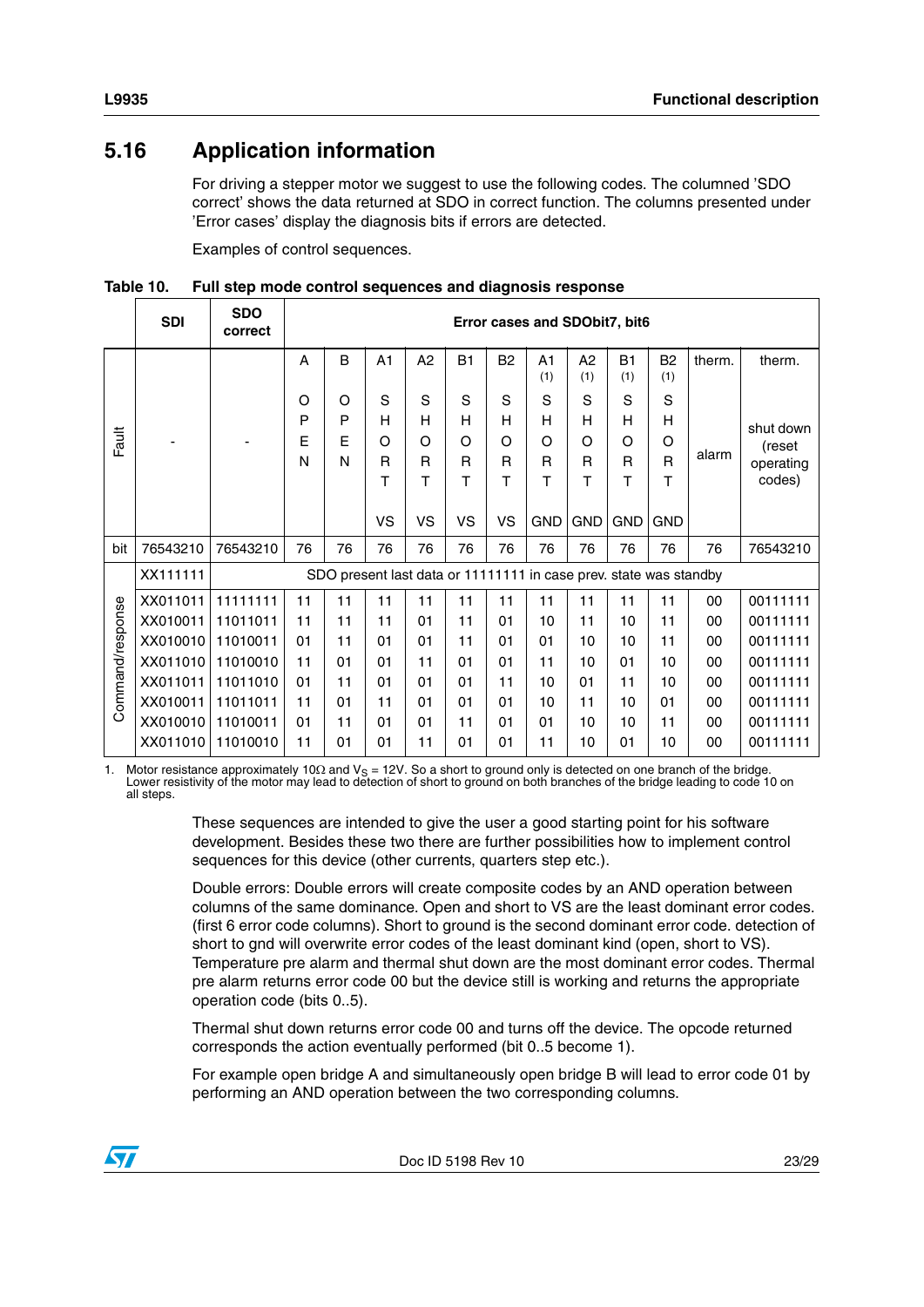|                  | <b>SDI</b>                                                                                                                                                                                                           | <b>SDO</b>                                                                                                                                                                                                                |                                                                                                    |                                                                                                    |                                                                                                    |                                                                                                    |                                                                                                    |                                                                                                    | Error cases and SDObit7, bit6                                                                      |                                                                                                    |                                                                                                    |                                                                                                    |                                                                                                    |                                                                                                                                                                                                          |
|------------------|----------------------------------------------------------------------------------------------------------------------------------------------------------------------------------------------------------------------|---------------------------------------------------------------------------------------------------------------------------------------------------------------------------------------------------------------------------|----------------------------------------------------------------------------------------------------|----------------------------------------------------------------------------------------------------|----------------------------------------------------------------------------------------------------|----------------------------------------------------------------------------------------------------|----------------------------------------------------------------------------------------------------|----------------------------------------------------------------------------------------------------|----------------------------------------------------------------------------------------------------|----------------------------------------------------------------------------------------------------|----------------------------------------------------------------------------------------------------|----------------------------------------------------------------------------------------------------|----------------------------------------------------------------------------------------------------|----------------------------------------------------------------------------------------------------------------------------------------------------------------------------------------------------------|
|                  |                                                                                                                                                                                                                      |                                                                                                                                                                                                                           | Α                                                                                                  | B                                                                                                  | A1                                                                                                 | A2                                                                                                 | <b>B1</b>                                                                                          | B <sub>2</sub>                                                                                     | A1<br>(1)                                                                                          | A <sub>2</sub><br>(1)                                                                              | B1<br>(1)                                                                                          | B <sub>2</sub><br>(1)                                                                              | therm.                                                                                             | therm.                                                                                                                                                                                                   |
| Fault            |                                                                                                                                                                                                                      |                                                                                                                                                                                                                           | O<br>P<br>E<br>N                                                                                   | O<br>P<br>E<br>N                                                                                   | S<br>Н<br>$\circ$<br>$\mathsf{R}$<br>T<br><b>VS</b>                                                | S<br>H<br>O<br>$\mathsf{R}$<br>T<br><b>VS</b>                                                      | S<br>Н<br>O<br>$\mathsf{R}$<br>$\mathsf{T}$<br><b>VS</b>                                           | S<br>H<br>O<br>$\mathsf{R}$<br>Т<br><b>VS</b>                                                      | S<br>H<br>O<br>R<br>Т<br><b>GND</b>                                                                | S<br>H<br>O<br>R<br>T<br><b>GND</b>                                                                | S<br>Н<br>$\circ$<br>$\mathsf{R}$<br>T<br><b>GND</b>                                               | S<br>H<br>$\circ$<br>$\mathsf{R}$<br>T<br><b>GND</b>                                               | alarm                                                                                              | shut down<br>(reset<br>operating<br>codes)                                                                                                                                                               |
| bit              | 76543210                                                                                                                                                                                                             | 76543210                                                                                                                                                                                                                  | 76                                                                                                 | 76                                                                                                 | 76                                                                                                 | 76                                                                                                 | 76                                                                                                 | 76                                                                                                 | 76                                                                                                 | 76                                                                                                 | 76                                                                                                 | 76                                                                                                 | 76                                                                                                 | 76543210                                                                                                                                                                                                 |
| Command/response | XX111111<br>XX011111<br>XX011111<br>XX011111<br>XX011011<br>XX111011<br>XX010011<br>XX010111<br>XX010010<br>XX110010<br>XX011010<br>XX011110<br>XX011011<br>XX111011<br>XX010011<br>XX010111<br>XX010010<br>XX110010 | previous code<br>11111111<br>11011111<br>11011111<br>11011111<br>11011111<br>11011011<br>11111011<br>11010011<br>11010111<br>11110010<br>11011010<br>11011110<br>11011011<br>11111011<br>11010011<br>11010111<br>11010010 | 11<br>11<br>11<br>11<br>11<br>01<br>11<br>11<br>11<br>01<br>11<br>11<br>11<br>01<br>11<br>11<br>11 | 11<br>11<br>11<br>11<br>11<br>11<br>11<br>01<br>11<br>11<br>11<br>01<br>11<br>11<br>11<br>01<br>11 | 11<br>11<br>11<br>11<br>11<br>01<br>01<br>01<br>01<br>01<br>11<br>11<br>01<br>01<br>01<br>01<br>01 | 11<br>01<br>01<br>01<br>01<br>01<br>11<br>11<br>11<br>01<br>01<br>01<br>01<br>01<br>11<br>11<br>11 | 11<br>11<br>11<br>11<br>11<br>11<br>11<br>01<br>01<br>01<br>01<br>01<br>11<br>11<br>11<br>01<br>01 | 11<br>11<br>11<br>11<br>01<br>01<br>01<br>01<br>11<br>11<br>11<br>01<br>01<br>01<br>01<br>01<br>11 | 11<br>10<br>10<br>10<br>10<br>01<br>11<br>11<br>11<br>11<br>10<br>01<br>10<br>01<br>11<br>11<br>11 | 11<br>11<br>11<br>11<br>11<br>11<br>10<br>10<br>10<br>01<br>11<br>11<br>11<br>11<br>10<br>10<br>10 | 11<br>11<br>11<br>11<br>10<br>10<br>10<br>01<br>11<br>11<br>11<br>11<br>10<br>10<br>10<br>01<br>11 | 11<br>11<br>11<br>11<br>11<br>11<br>11<br>11<br>10<br>10<br>10<br>01<br>11<br>11<br>11<br>11<br>10 | 00<br>00<br>00<br>00<br>00<br>00<br>00<br>00<br>00<br>00<br>00<br>00<br>00<br>00<br>00<br>00<br>00 | 00111111<br>00111111<br>00111111<br>00111111<br>00111111<br>00111111<br>00111111<br>00111111<br>00111111<br>00111111<br>00111111<br>00111111<br>00111111<br>00111111<br>00111111<br>00111111<br>00111111 |

<span id="page-23-0"></span>**Table 11. Half step mode control sequences and diagnosis response**

1. Motor resistance approximately 10 $\Omega$  and  $V_S = 12V$ . So a short to ground only is detected on one branch of the bridge.<br>Lower resistivity of the motor may lead to detection of short to ground on both branches of the br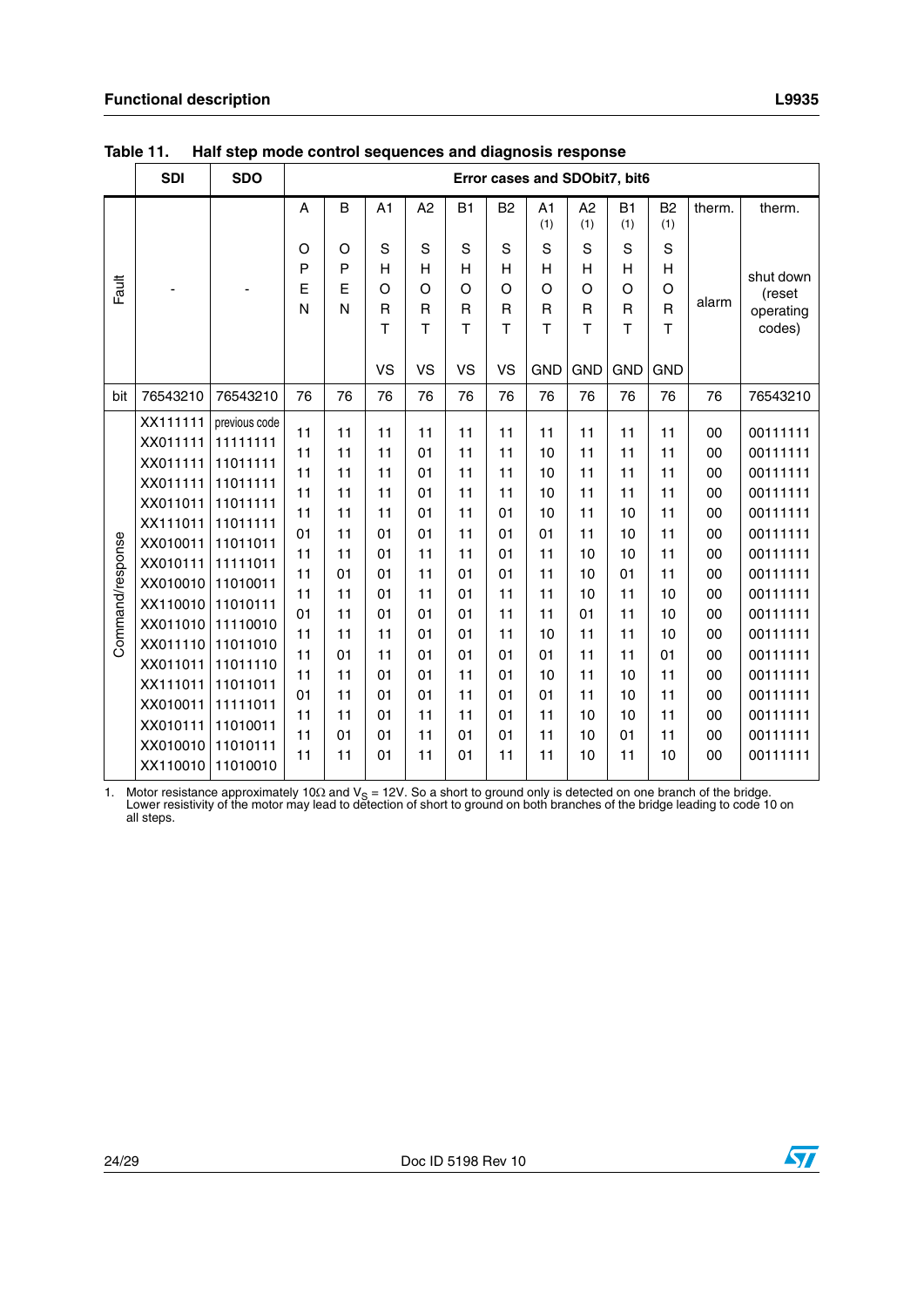## <span id="page-24-0"></span>**5.17 Electromagnetic emission classification (EME)**

Electromagnetic emission classes presented below are typical data found on bench test. For detailed test description please refer to 'Electromagnetic Emission (EME) Measurement of Integrated Circuits, DC to 1GHz' of VDE/ZVEI work group 767.13 and VDE/ZVEI work group 767.14 or IEC project number 47A 1967Ed. This data is targeted to board designers to allow an estimation of emission filtering effort required in application.

| Pin                                        |                          | <b>EME class</b> |   | <b>Remark</b>                                             |  |  |
|--------------------------------------------|--------------------------|------------------|---|-----------------------------------------------------------|--|--|
| <b>GND</b>                                 | Е                        | 10               | 0 | $1\Omega$ test                                            |  |  |
| $V_{\rm CC}$                               | Е                        |                  | e | Blocked with 100nF close in to the device                 |  |  |
| EN. SDI, CSN, CSK, SDO in<br>tristate      | ĸ                        |                  | h | ٠                                                         |  |  |
| <b>SDO</b>                                 | G                        |                  |   | SDO in low-Z state, no data transfer                      |  |  |
| Power output $A_1$ , $A_2$ , $B_1$ , $B_2$ | F                        | 5                |   | Sourcing output                                           |  |  |
| Power output $A_1$ , $A_2$ , $B_1$ , $B_2$ | $\overline{\phantom{0}}$ | 6                |   | Sinking output in chopping mode<br>$f_{\rm osc}$ = 20 kHz |  |  |

<span id="page-24-1"></span>Table 12. **Electromagnetic emission** 

Electromagnetic emission is not tested in production.

#### <span id="page-24-2"></span>**Figure 13. State diagram**



#### **Remark: Return to standby is possible from every state**

*Note: Reversing polarity in low current mode no flyback check will be performed.*



Doc ID 5198 Rev 10 25/29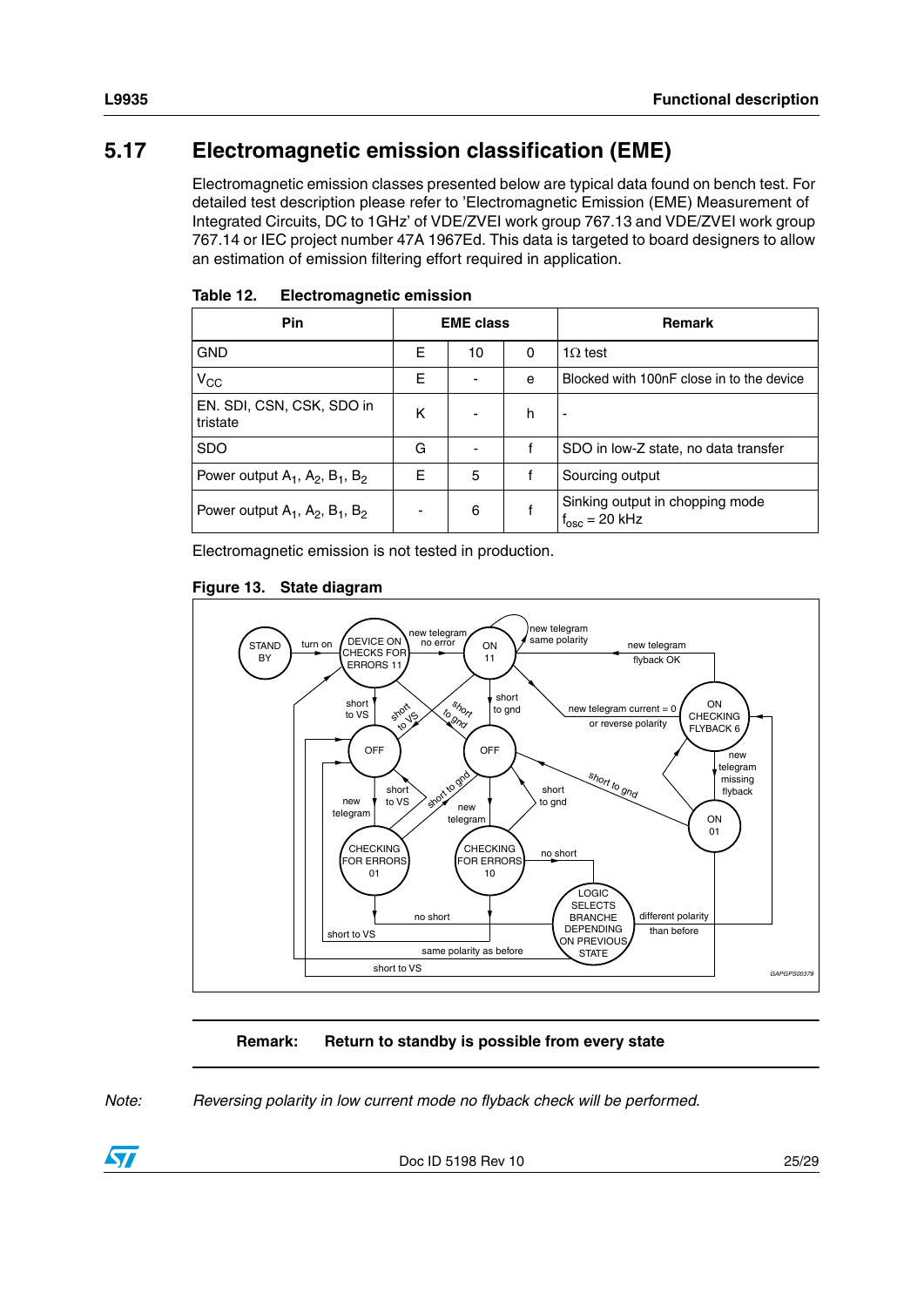$\rightarrow$ 

Vbatt



<span id="page-25-0"></span>Figure 14. EMC compatibility for L9935

 $\frac{1}{\frac{1}{47nF}}$ 

mm

 $100\mu H$ 

Out 2

Out  $3$ Out 4

GND 1/10/11/20

 $4*2,2nF$ 



bipolar stepper motor

GAPGPS0037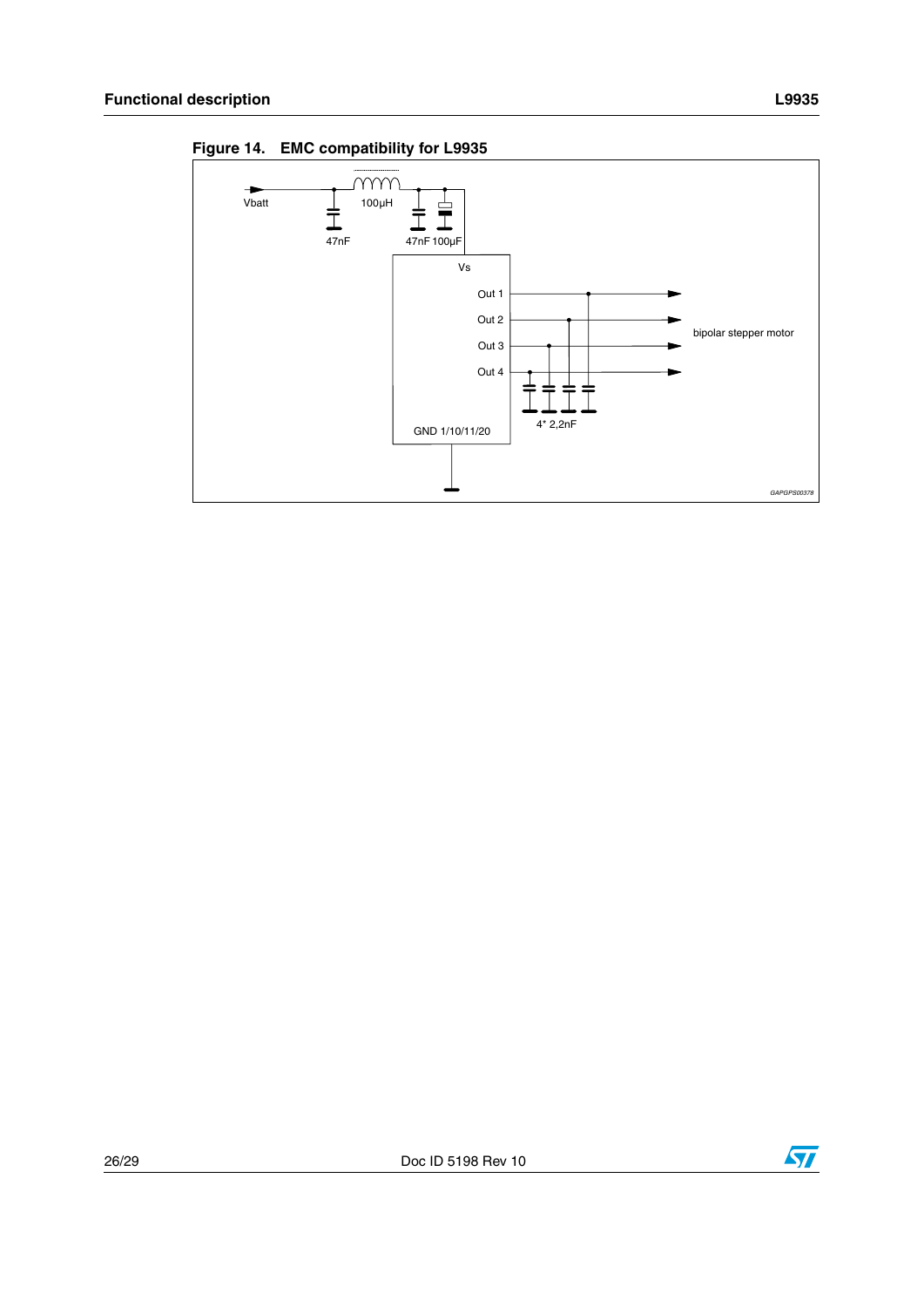#### <span id="page-26-0"></span>**Package information** 6

In order to meet environmental requirements, ST offers these devices in different grades of ECOPACK<sup>®</sup> packages, depending on their level of environmental compliance. ECOPACK<sup>®</sup> specifications, grade definitions and product status are available at: www.st.com.

ECOPACK® is an ST trademark.



<span id="page-26-1"></span>

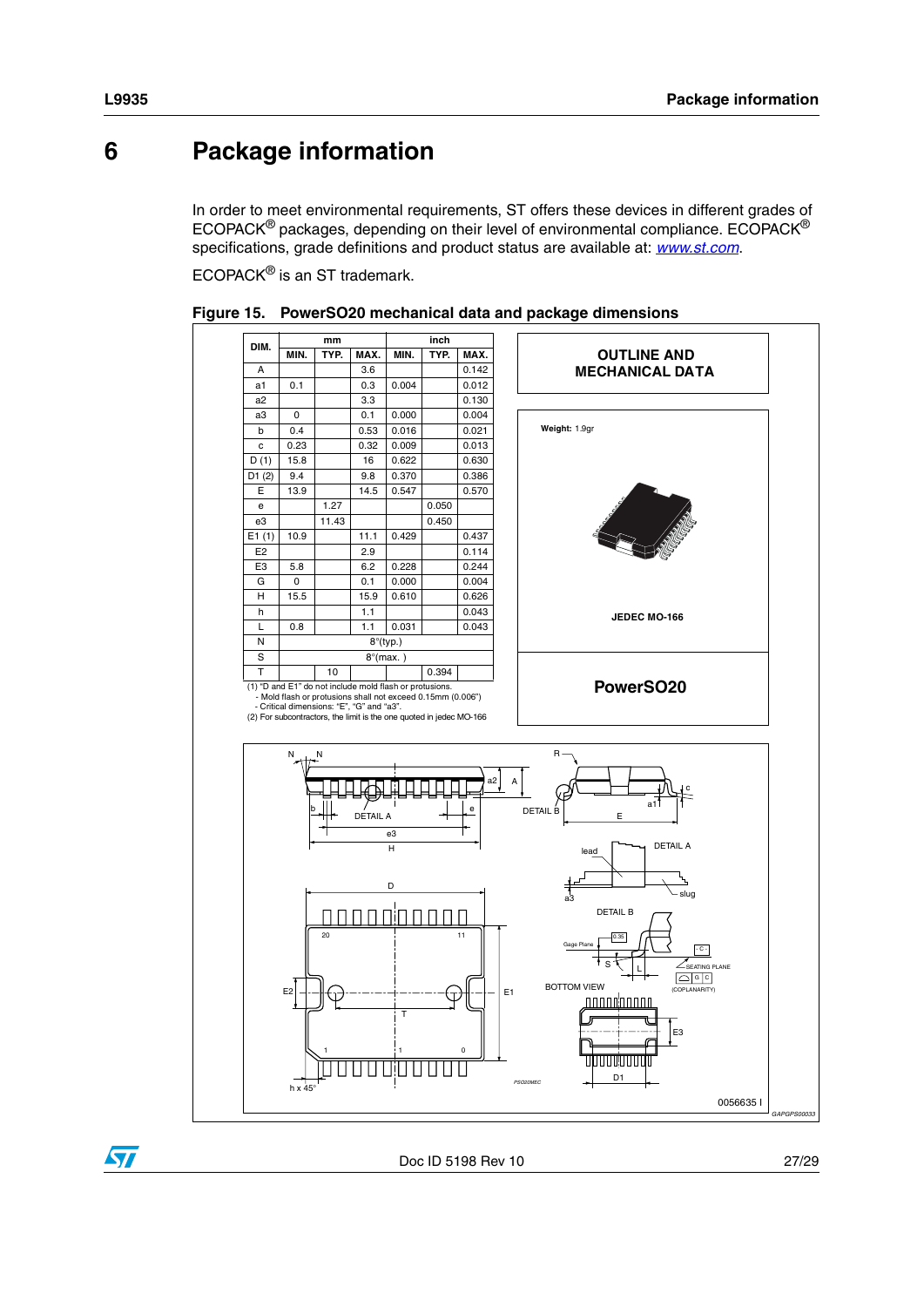# <span id="page-27-0"></span>**7 Revision history**

#### <span id="page-27-1"></span>Table 13. **Document revision history**

| Date        | <b>Revision</b> | <b>Changes</b>                                                                                               |
|-------------|-----------------|--------------------------------------------------------------------------------------------------------------|
| 13-Apr-2003 | 6               | Initial release.                                                                                             |
| 02-Aug-2006 | 7               | Updated at the new corporate template.<br>Corrected the Figure 14.                                           |
| 11-Dec-2008 | 8               | Updated Figure 2: Pin connection (top view) on page 7.<br>Updated Section 6: Package information on page 27. |
| 04-Apr-2011 | 9               | Updated Section 5.10: Open load on page 17.                                                                  |
| 18-sEP-2013 | 10              | Updated Disclaimer.                                                                                          |